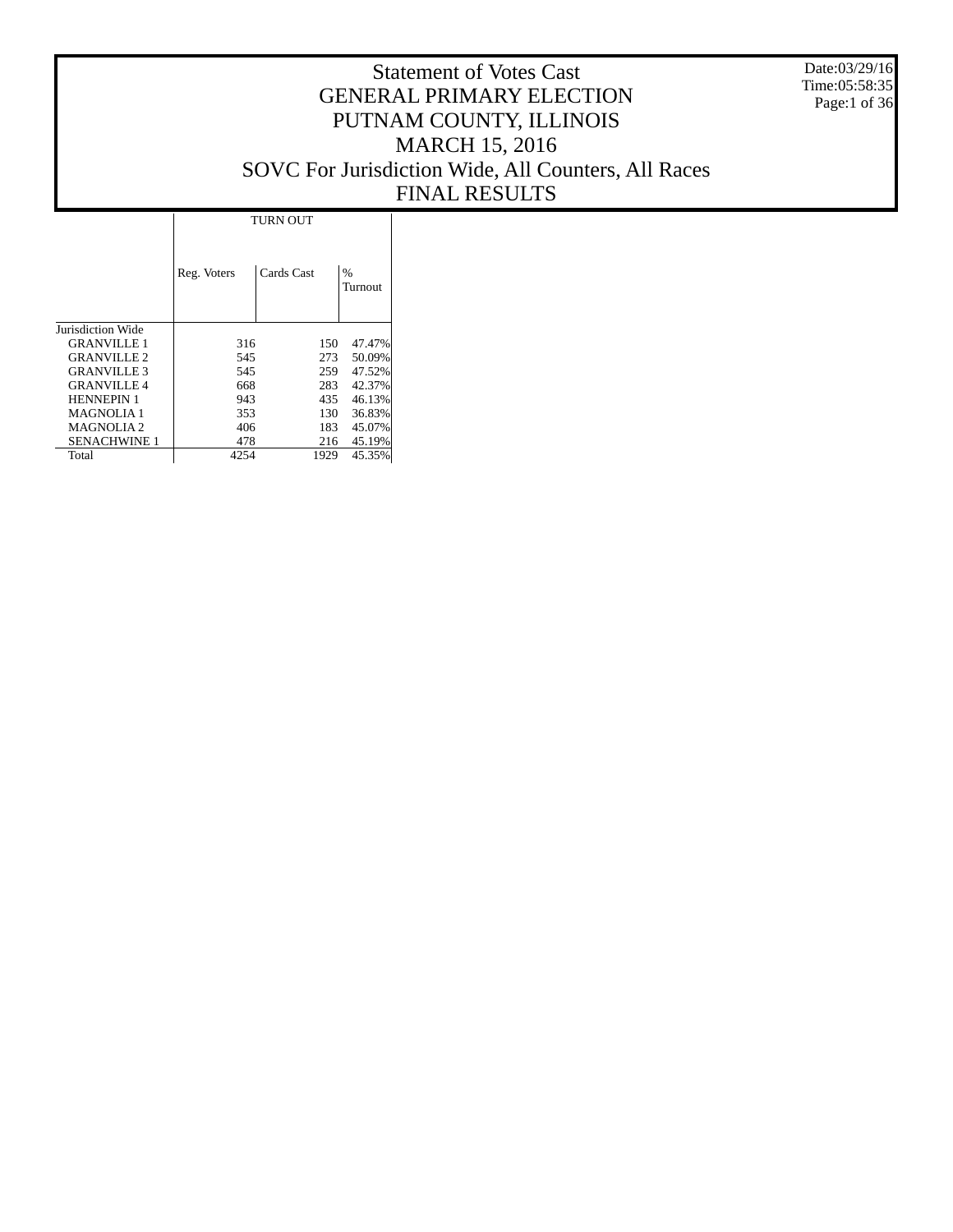Statement of Votes Cast GENERAL PRIMARY ELECTION PUTNAM COUNTY, ILLINOIS MARCH 15, 2016 SOVC For Jurisdiction Wide, All Counters, All Races FINAL RESULTS

#### Date:03/29/16 Time:05:58:35 Page:2 of 36

# D PRESIDENT

|                       | Reg. Voters | <b>Times</b><br>Counted | <b>Total Votes</b> | <b>HILLARY CLINTON</b><br>(D) |        | WILLIE L.<br>WILSON (D) |          | <b>MARTIN J.</b><br>O'MALLEY (D) |          | <b>ROQUE DE LA</b><br>FUENTE (D) |          |
|-----------------------|-------------|-------------------------|--------------------|-------------------------------|--------|-------------------------|----------|----------------------------------|----------|----------------------------------|----------|
| Jurisdiction Wide     |             |                         |                    |                               |        |                         |          |                                  |          |                                  |          |
| <b>GRANVILLE 1</b>    | 316         | 73                      | 67                 | 36                            | 53.73% | $\mathfrak{D}$          | 2.99%    | 0                                | $0.00\%$ |                                  | 1.49%    |
| <b>GRANVILLE 2</b>    | 545         | 175                     | 151                | 73                            | 48.34% | $\Omega$                | $0.00\%$ |                                  | 1.32%    | $\Omega$                         | $0.00\%$ |
| <b>GRANVILLE 3</b>    | 545         | 156                     | 143                | 65                            | 45.45% |                         | 0.70%    |                                  | 0.70%    | $\Omega$                         | $0.00\%$ |
| <b>GRANVILLE 4</b>    | 668         | 185                     | 168                | 73                            | 43.45% | $\Omega$                | $0.00\%$ | 0                                | $0.00\%$ | $\mathfrak{D}$                   | 1.19%    |
| <b>HENNEPIN 1</b>     | 943         | 242                     | 216                | 102                           | 47.22% |                         | 0.46%    |                                  | 0.46%    | 0                                | $0.00\%$ |
| <b>MAGNOLIA1</b>      | 353         | 54                      | 53                 | 23                            | 43.40% | $\Omega$                | $0.00\%$ | 0                                | 0.00%    |                                  | 1.89%    |
| MAGNOLIA <sub>2</sub> | 406         | 91                      | 90                 | 52                            | 57.78% | $\Omega$                | $0.00\%$ | 0                                | $0.00\%$ | $\Omega$                         | $0.00\%$ |
| <b>SENACHWINE 1</b>   | 478         | 90                      | 88                 | 31                            | 35.23% |                         | 1.14%    | 0                                | $0.00\%$ | $\Omega$                         | 0.00%    |
| Total                 | 4254        | 1066                    | 976                | 455                           | 46.62% | 5                       | 0.51%    | 4                                | 0.41%    | 4                                | 0.41%    |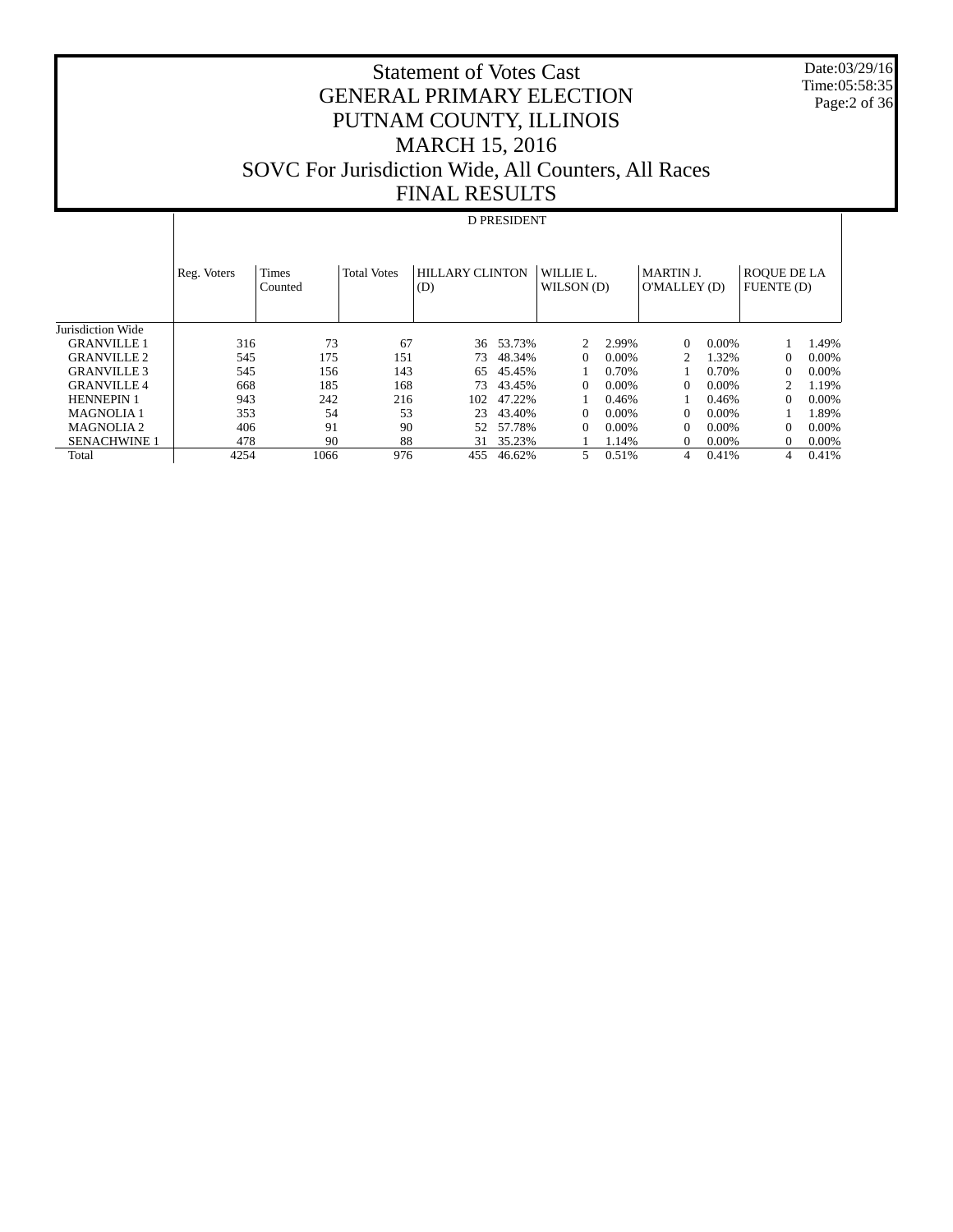Date:03/29/16 Time:05:58:35 Page: 3 of 36

|                       |                           | <b>D PRESIDENT</b> |                              |        |                                 |          |  |  |  |  |  |  |
|-----------------------|---------------------------|--------------------|------------------------------|--------|---------------------------------|----------|--|--|--|--|--|--|
|                       | <b>LARRY COHEN</b><br>(D) |                    | <b>BERNIE SANDERS</b><br>(D) |        | <b>DAVID</b><br><b>FORMHALS</b> |          |  |  |  |  |  |  |
| Jurisdiction Wide     |                           |                    |                              |        |                                 |          |  |  |  |  |  |  |
| <b>GRANVILLE 1</b>    | 0                         | $0.00\%$           | 28                           | 41.79% | $\Omega$                        | $0.00\%$ |  |  |  |  |  |  |
| <b>GRANVILLE 2</b>    | 1                         | 0.66%              | 75                           | 49.67% | 0                               | $0.00\%$ |  |  |  |  |  |  |
| <b>GRANVILLE 3</b>    | 0                         | 0.00%              | 76                           | 53.15% | $\Omega$                        | 0.00%    |  |  |  |  |  |  |
| <b>GRANVILLE 4</b>    | 0                         | 0.00%              | 93                           | 55.36% | $\Omega$                        | 0.00%    |  |  |  |  |  |  |
| <b>HENNEPIN 1</b>     |                           | 0.46%              | 110                          | 50.93% | $\Omega$                        | $0.00\%$ |  |  |  |  |  |  |
| <b>MAGNOLIA1</b>      | 0                         | 0.00%              | 29                           | 54.72% | $\Omega$                        | $0.00\%$ |  |  |  |  |  |  |
| MAGNOLIA <sub>2</sub> | 0                         | 0.00%              | 37                           | 41.11% | 0                               | $0.00\%$ |  |  |  |  |  |  |
| <b>SENACHWINE 1</b>   | 0                         | 0.00%              | 56                           | 63.64% | $\Omega$                        | 0.00%    |  |  |  |  |  |  |
| Total                 | $\overline{c}$            | 0.20%              | 504                          | 51.64% | $\theta$                        | $0.00\%$ |  |  |  |  |  |  |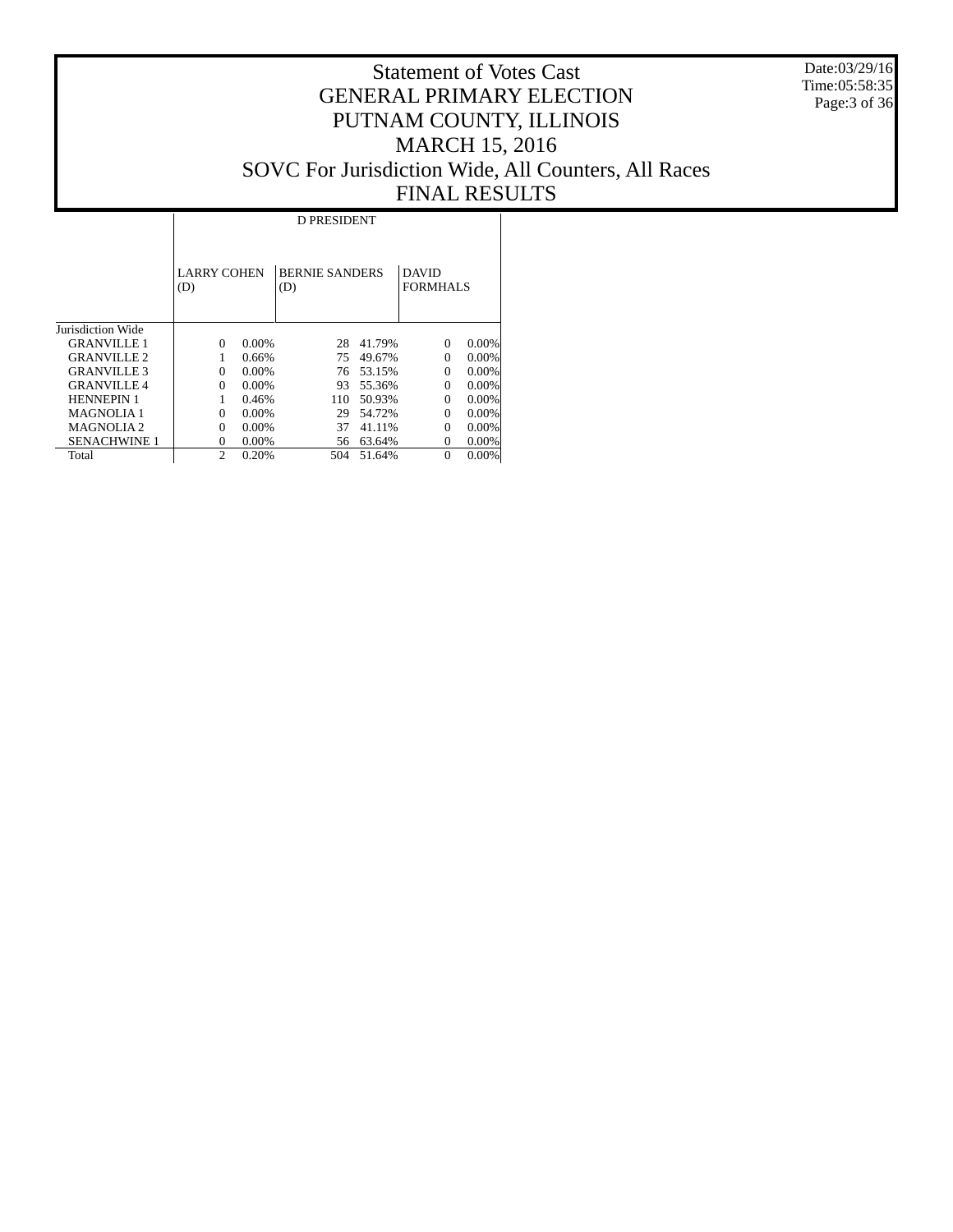Date:03/29/16 Time:05:58:35 Page:4 of 36

#### Statement of Votes Cast GENERAL PRIMARY ELECTION PUTNAM COUNTY, ILLINOIS MARCH 15, 2016 SOVC For Jurisdiction Wide, All Counters, All Races FINAL RESULTS

#### Jurisdiction Wide GRANVILLE 1 GRANVILLE 2 GRANVILLE 3 GRANVILLE 4 HENNEPIN 1 MAGNOLIA 1 MAGNOLIA 2 SENACHWINE 1 Total Reg. Voters | Times Counted Total Votes | ANDREA ZOPP (D) | TAMMY DUCKWORTH (D) NAPOLEON HARRIS (D) D U S SENATOR 316 73 60 14 23.33% 40 66.67% 6 10.00%<br>545 175 126 29 23.02% 87 69.05% 10 7.94% 545 175 126 29 23.02% 87 69.05% 10 7.94% 545 156 128 25 19.53% 92 71.88% 11 8.59% 668 185 144 34 23.61% 94 65.28% 16 11.11%  $\begin{array}{cccc} 122 & 70.11\% & & 14 & 8.05\% \\ 29 & 64.44\% & & 4 & 8.89\% \end{array}$  353 54 45 12 26.67% 29 64.44% 4 8.89% 406 91 81 23 28.40% 478 90 81 23 28.40% 478 90 81 23 28.40% 53 65.43% 5 6.17%<br>4254 1066 839 198 23.60% 573 68.30% 68 8.10% 573 68.30%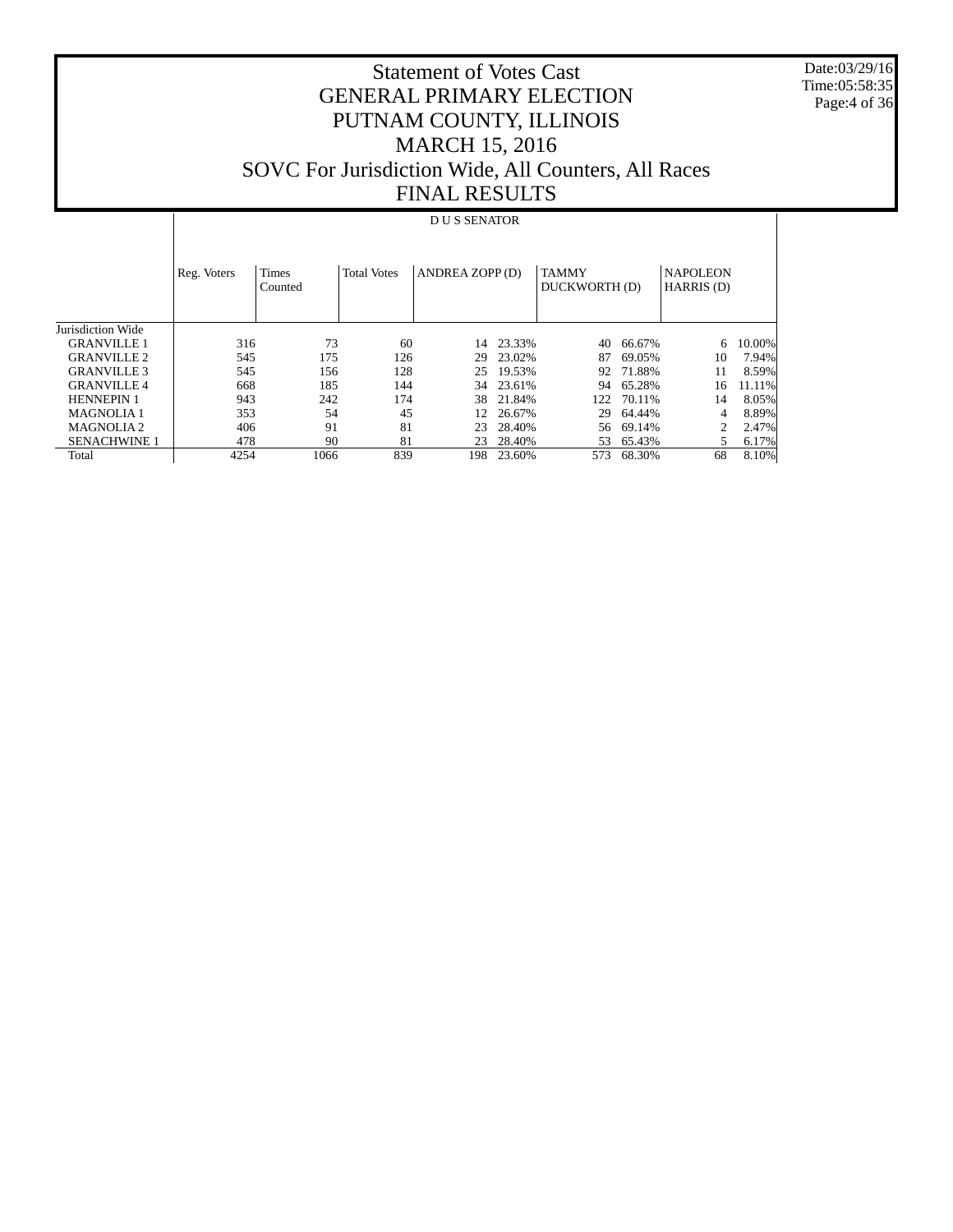Date:03/29/16 Time:05:58:35 Page:5 of 36

|                     | <b>D COMPTROLLER 2 YR</b> |                  |                    |                              |  |  |  |  |  |  |  |
|---------------------|---------------------------|------------------|--------------------|------------------------------|--|--|--|--|--|--|--|
|                     | Reg. Voters               | Times<br>Counted | <b>Total Votes</b> | <b>SUSANA MENDOZA</b><br>(D) |  |  |  |  |  |  |  |
| Jurisdiction Wide   |                           |                  |                    |                              |  |  |  |  |  |  |  |
| <b>GRANVILLE 1</b>  | 316                       | 73               | 44                 | 44 100,00%                   |  |  |  |  |  |  |  |
| <b>GRANVILLE 2</b>  | 545                       | 175              | 118                | 118 100.00%                  |  |  |  |  |  |  |  |
| <b>GRANVILLE 3</b>  | 545                       | 156              | 110                | 110 100.00%                  |  |  |  |  |  |  |  |
| <b>GRANVILLE 4</b>  | 668                       | 185              | 136                | 136 100.00%                  |  |  |  |  |  |  |  |
| <b>HENNEPIN 1</b>   | 943                       | 242              | 154                | 154 100.00%                  |  |  |  |  |  |  |  |
| <b>MAGNOLIA1</b>    | 353                       | 54               | 44                 | 44 100.00%                   |  |  |  |  |  |  |  |
| <b>MAGNOLIA2</b>    | 406                       | 91               | 74                 | 74 100,00%                   |  |  |  |  |  |  |  |
| <b>SENACHWINE 1</b> | 478                       | 90               | 73                 | 73 100.00%                   |  |  |  |  |  |  |  |
| Total               | 4254                      | 1066             | 753                | 753 100.00%                  |  |  |  |  |  |  |  |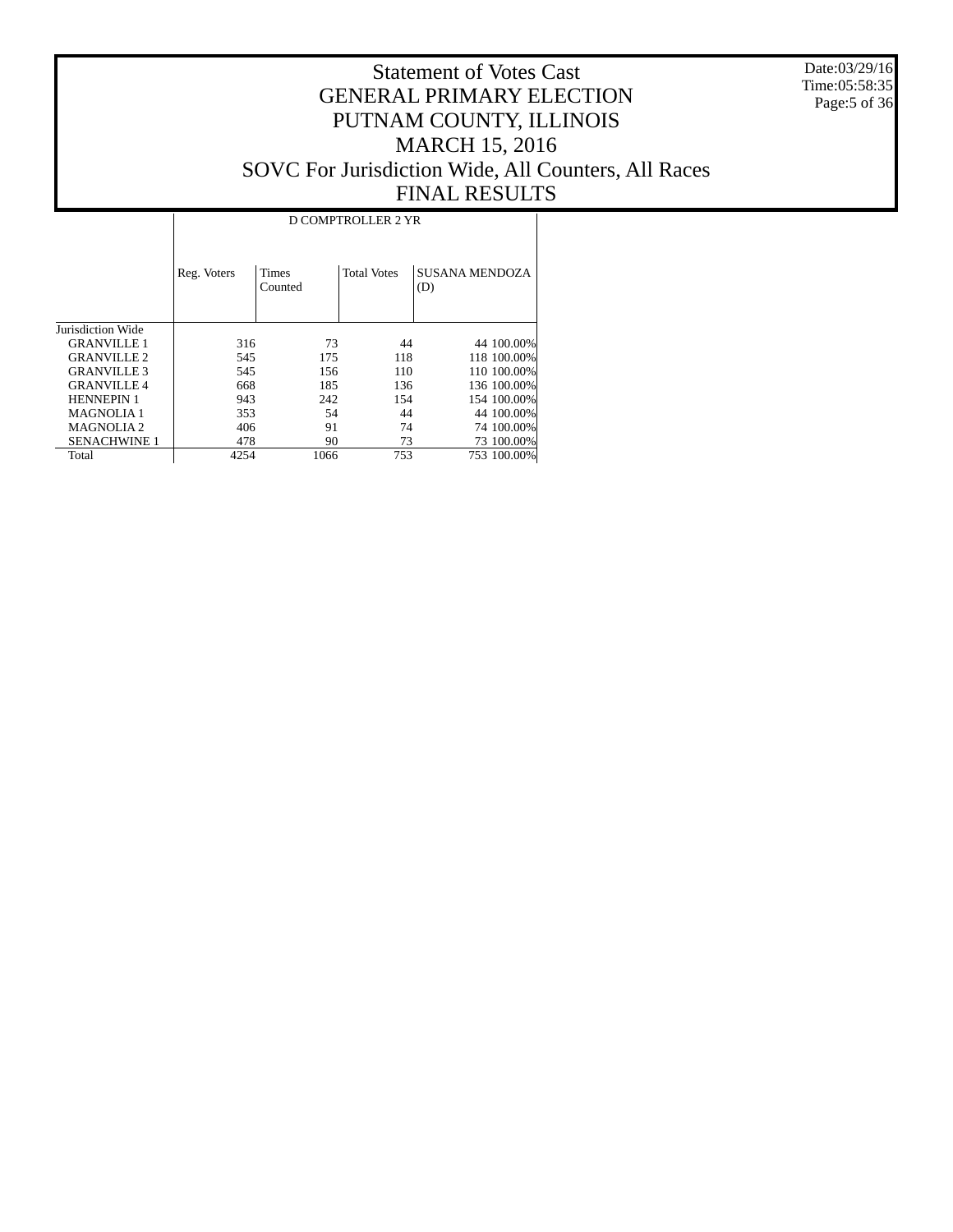Date:03/29/16 Time:05:58:35 Page:6 of 36

#### Statement of Votes Cast GENERAL PRIMARY ELECTION PUTNAM COUNTY, ILLINOIS MARCH 15, 2016 SOVC For Jurisdiction Wide, All Counters, All Races FINAL RESULTS

#### Jurisdiction Wide GRANVILLE 1 GRANVILLE 2 GRANVILLE 3 GRANVILLE 4 HENNEPIN 1 MAGNOLIA 1 MAGNOLIA 2 SENACHWINE 1 Total Reg. Voters | Times Counted Total Votes | JOHN DANIEL (D) | ANGELA L. MACDONALD (D) SUNIL PURI (D) D DEL 16TH CONGRESS 316 73 229 31 13.54% 27 11.79% 21 9.17% 545 175 573 62 10.82% 62 10.82% 49 8.55% 545 156 549 45 8.20% 52 9.47% 38 6.92% 668 185 616 60 9.74% 57 9.25% 50 8.12% 943 242 791 81 10.24% 86 10.87% 70 8.85% 353 54 218 18 8.26% 19 8.72% 18 8.26% 41 11.88% 34 9.86% 478 90 401 27 6.73% 32 7.98% 28 6.98% 478 90 401 27 6.73% 32 7.98% 28 6.98% 4254 1066 3722 366 9.83% 376 10.10% 308 8.28%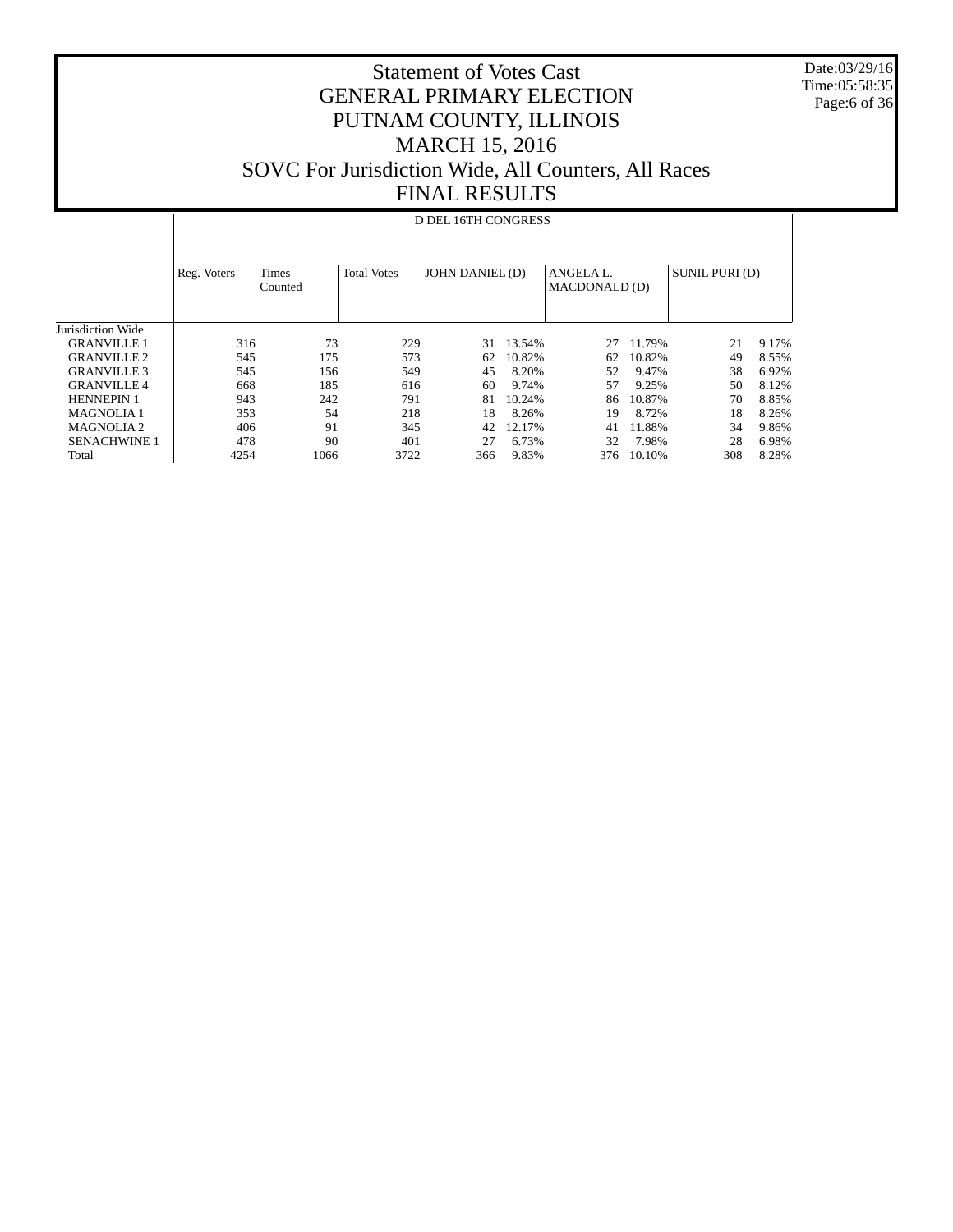Date:03/29/16 Time:05:58:35 Page:7 of 36

### Statement of Votes Cast GENERAL PRIMARY ELECTION PUTNAM COUNTY, ILLINOIS MARCH 15, 2016 SOVC For Jurisdiction Wide, All Counters, All Races FINAL RESULTS

## D DEL 16TH CONGRESS

|                       | <b>JACKIE RICHTER</b><br>(D) |        | <b>TRAVIS TURNER</b><br>(D) |        | <b>CAMERON</b><br>ZELAYA(D) |       | DAVID TROUT (D) |        | ART BARDSLEY (D) |        |
|-----------------------|------------------------------|--------|-----------------------------|--------|-----------------------------|-------|-----------------|--------|------------------|--------|
| Jurisdiction Wide     |                              |        |                             |        |                             |       |                 |        |                  |        |
| <b>GRANVILLE 1</b>    | 27                           | 11.79% | 27                          | 11.79% |                             | 2.18% | 15              | 6.55%  | 13               | 5.68%  |
| <b>GRANVILLE 2</b>    | 59                           | 10.30% | .54                         | 9.42%  | 8                           | 1.40% | 51              | 8.90%  | 46               | 8.03%  |
| <b>GRANVILLE 3</b>    | 44                           | 8.01%  | 39                          | 7.10%  | 5                           | 0.91% | 51              | 9.29%  | 56               | 10.20% |
| <b>GRANVILLE 4</b>    | 57                           | 9.25%  | 56                          | 9.09%  |                             | 0.49% | 61              | 9.90%  | 58               | 9.42%  |
| <b>HENNEPIN 1</b>     | 88                           | 11.13% | 74                          | 9.36%  | 8                           | 1.01% | 58              | 7.33%  | 61               | 7.71%  |
| <b>MAGNOLIA1</b>      | 19                           | 8.72%  | 17                          | 7.80%  |                             | 0.46% | 24              | 11.01% | 17               | 7.80%  |
| MAGNOLIA <sub>2</sub> | 42                           | 12.17% | 39                          | 11.30% | 4                           | 1.16% | 27              | 7.83%  | 25               | 7.25%  |
| <b>SENACHWINE 1</b>   | 29                           | 7.23%  | 28                          | 6.98%  |                             | 0.25% | 44              | 10.97% | 49               | 12.22% |
| Total                 | 365                          | 9.81%  | 334                         | 8.97%  | 35                          | 0.94% | 331             | 8.89%  | 325              | 8.73%  |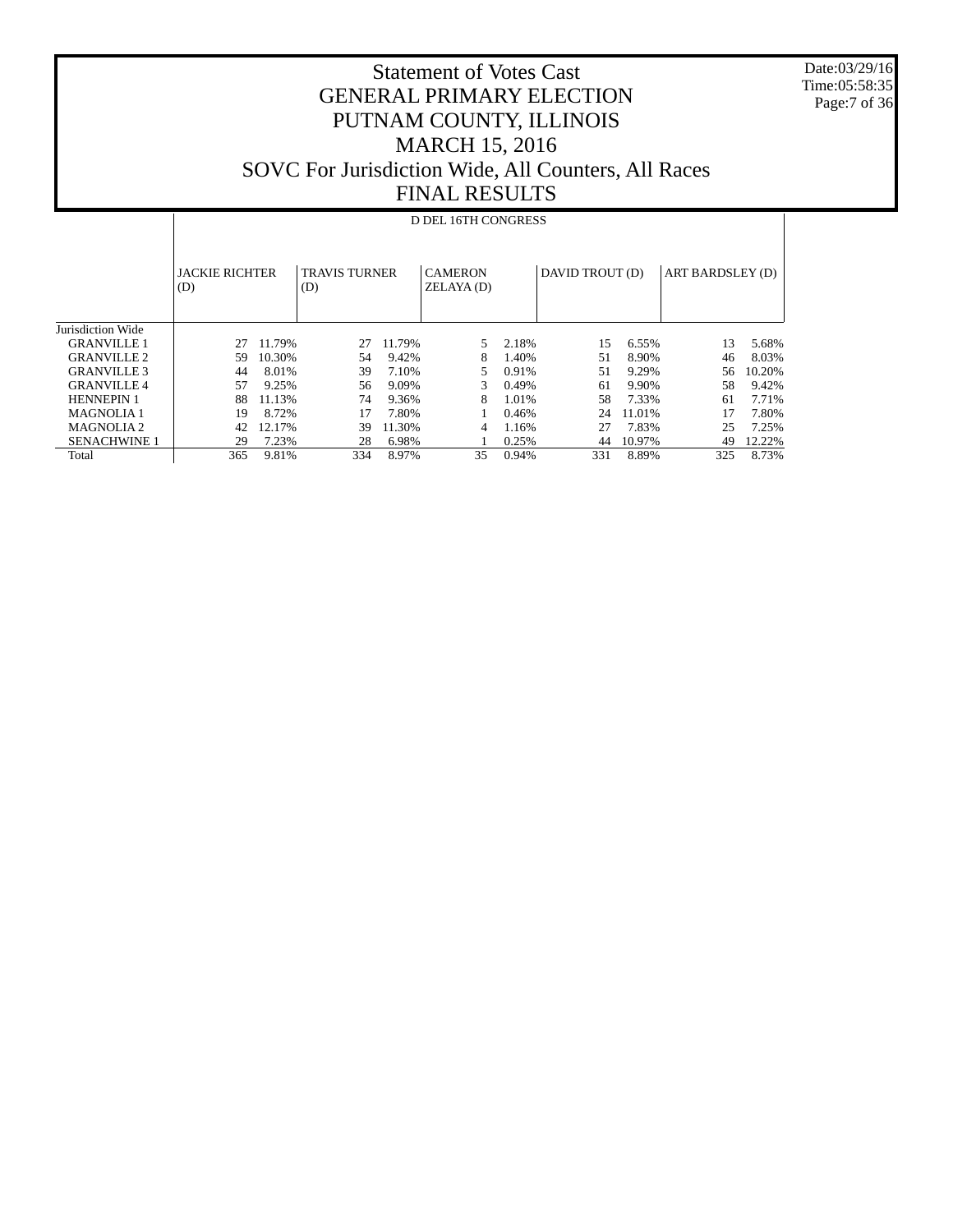Date:03/29/16 Time:05:58:35 Page:8 of 36

|                     |                                                       | D DEL 16TH CONGRESS |     |        |                                       |        |                             |       |  |  |  |  |  |
|---------------------|-------------------------------------------------------|---------------------|-----|--------|---------------------------------------|--------|-----------------------------|-------|--|--|--|--|--|
|                     | ERIC STERLING (D)<br><b>DANIELLE</b><br>HERNANDEZ (D) |                     |     |        | <b>ANGELIQUE</b><br><b>BODINE</b> (D) |        | G. KIMBALL<br>MACCLOSKE (D) |       |  |  |  |  |  |
| Jurisdiction Wide   |                                                       |                     |     |        |                                       |        |                             |       |  |  |  |  |  |
| <b>GRANVILLE 1</b>  | 18                                                    | 7.86%               | 20  | 8.73%  | 11                                    | 4.80%  | 14                          | 6.11% |  |  |  |  |  |
| <b>GRANVILLE 2</b>  | 52                                                    | 9.08%               | 52  | 9.08%  | 36                                    | 6.28%  | 42                          | 7.33% |  |  |  |  |  |
| <b>GRANVILLE 3</b>  | 64                                                    | 11.66%              | 57  | 10.38% | 54                                    | 9.84%  | 44                          | 8.01% |  |  |  |  |  |
| <b>GRANVILLE 4</b>  | 59                                                    | 9.58%               | 59  | 9.58%  | 53                                    | 8.60%  | 43                          | 6.98% |  |  |  |  |  |
| <b>HENNEPIN 1</b>   | 69                                                    | 8.72%               | 67  | 8.47%  | 63                                    | 7.96%  | 66                          | 8.34% |  |  |  |  |  |
| <b>MAGNOLIA1</b>    | 22                                                    | 10.09%              | 22  | 10.09% | 26                                    | 11.93% | 15                          | 6.88% |  |  |  |  |  |
| MAGNOLIA 2          | 26                                                    | 7.54%               | 22  | 6.38%  | 22                                    | 6.38%  | 21                          | 6.09% |  |  |  |  |  |
| <b>SENACHWINE 1</b> | 41                                                    | 10.22%              | 44  | 10.97% | 44                                    | 10.97% | 34                          | 8.48% |  |  |  |  |  |
| Total               | 351                                                   | 9.43%               | 343 | 9.22%  | 309                                   | 8.30%  | 279                         | 7.50% |  |  |  |  |  |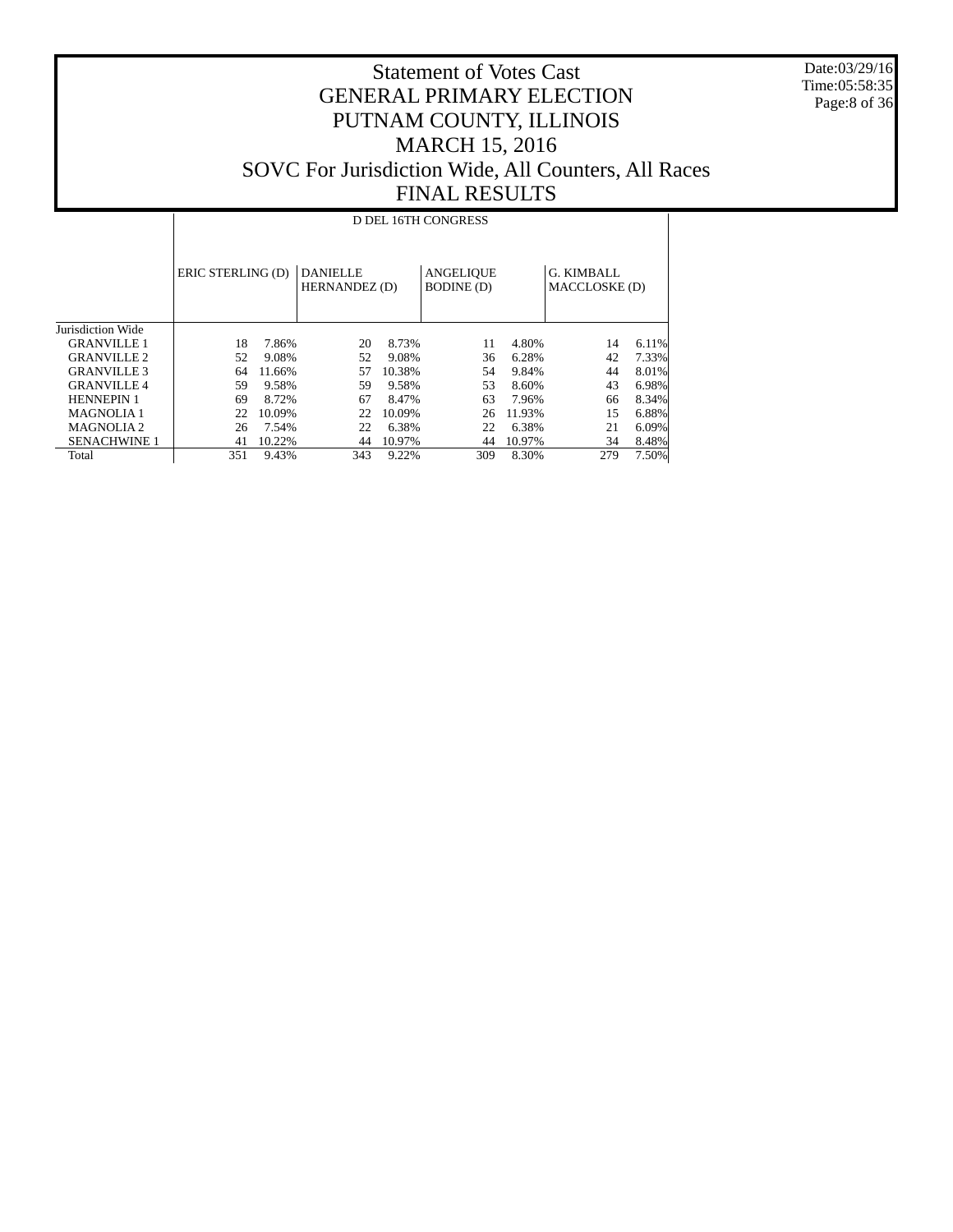Date:03/29/16 Time:05:58:35 Page:9 of 36

|                       | <b>D SENATE DISTRICT 38</b> |                  |                    |                                       |             |  |  |  |  |  |  |
|-----------------------|-----------------------------|------------------|--------------------|---------------------------------------|-------------|--|--|--|--|--|--|
|                       | Reg. Voters                 | Times<br>Counted | <b>Total Votes</b> | <b>CHRISTINE</b><br><b>BENSON</b> (D) |             |  |  |  |  |  |  |
| Jurisdiction Wide     |                             |                  |                    |                                       |             |  |  |  |  |  |  |
| <b>GRANVILLE 1</b>    | 316                         | 73               | 50                 |                                       | 50 100.00%  |  |  |  |  |  |  |
| <b>GRANVILLE 2</b>    | 545                         | 175              | 122                |                                       | 122 100.00% |  |  |  |  |  |  |
| <b>GRANVILLE 3</b>    | 545                         | 156              | 109                |                                       | 109 100,00% |  |  |  |  |  |  |
| <b>GRANVILLE 4</b>    | 668                         | 185              | 138                |                                       | 138 100.00% |  |  |  |  |  |  |
| <b>HENNEPIN 1</b>     | 943                         | 242              | 154                |                                       | 154 100,00% |  |  |  |  |  |  |
| <b>MAGNOLIA1</b>      | 353                         | 54               | 44                 |                                       | 44 100.00%  |  |  |  |  |  |  |
| MAGNOLIA <sub>2</sub> | 406                         | 91               | 80                 |                                       | 80 100,00%  |  |  |  |  |  |  |
| <b>SENACHWINE 1</b>   | 478                         | 90               | 72                 |                                       | 72 100.00%  |  |  |  |  |  |  |
| Total                 | 4254                        | 1066             | 769                |                                       | 769 100.00% |  |  |  |  |  |  |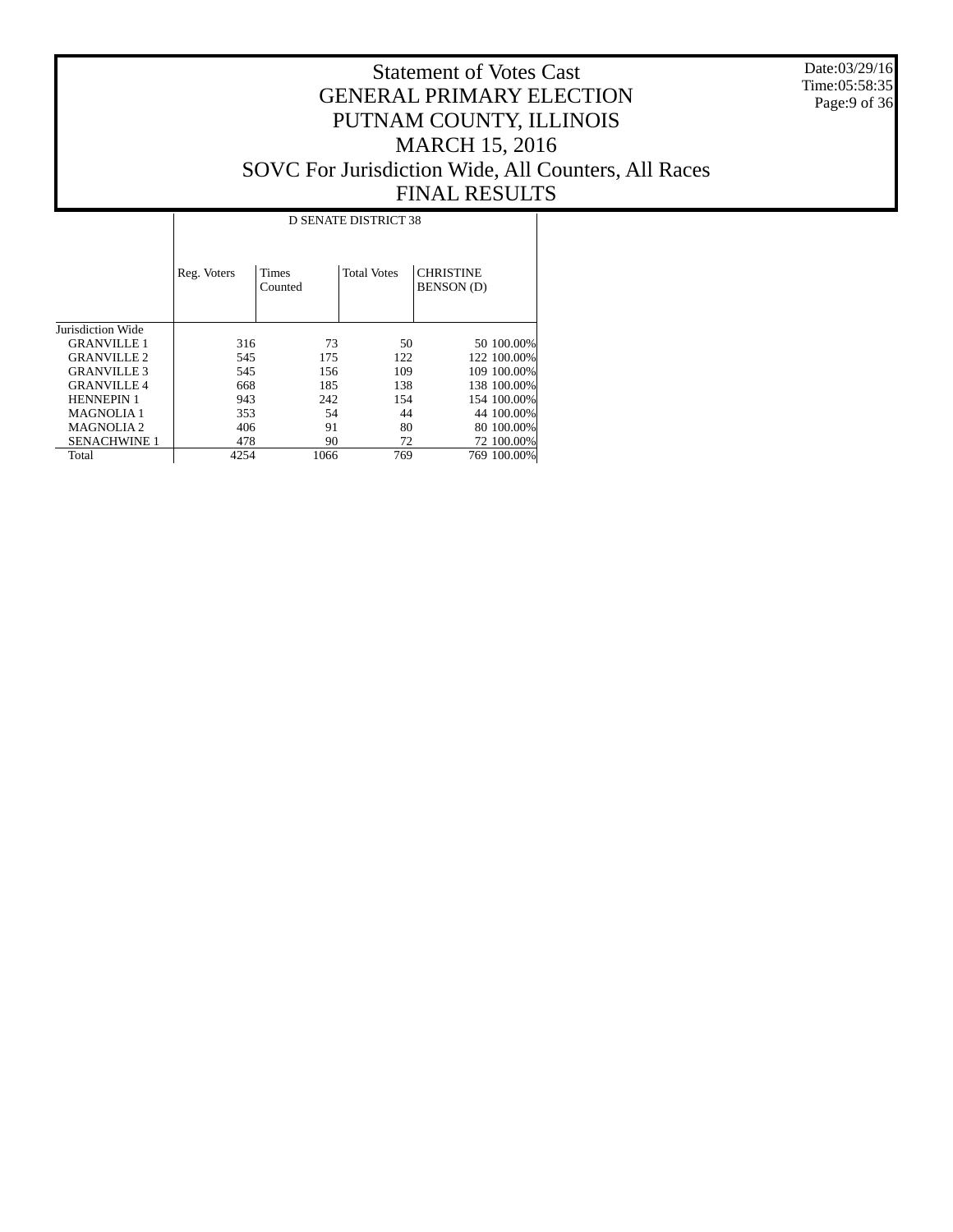Date:03/29/16 Time:05:58:35 Page:10 of 36

|                     | D REPRES DIST 76 |                         |                    |                |  |  |  |  |  |  |  |
|---------------------|------------------|-------------------------|--------------------|----------------|--|--|--|--|--|--|--|
|                     | Reg. Voters      | <b>Times</b><br>Counted | <b>Total Votes</b> | ANDY SKOOG (D) |  |  |  |  |  |  |  |
| Jurisdiction Wide   |                  |                         |                    |                |  |  |  |  |  |  |  |
| <b>GRANVILLE 1</b>  | 316              | 73                      | 56                 | 56 100.00%     |  |  |  |  |  |  |  |
| <b>GRANVILLE 2</b>  | 545              | 175                     | 141                | 141 100.00%    |  |  |  |  |  |  |  |
| <b>GRANVILLE 3</b>  | 545              | 156                     | 128                | 128 100.00%    |  |  |  |  |  |  |  |
| <b>GRANVILLE 4</b>  | 668              | 185                     | 151                | 151 100.00%    |  |  |  |  |  |  |  |
| <b>HENNEPIN 1</b>   | 943              | 242                     | 176                | 176 100.00%    |  |  |  |  |  |  |  |
| <b>MAGNOLIA1</b>    | 353              | 54                      | 47                 | 47 100.00%     |  |  |  |  |  |  |  |
| <b>MAGNOLIA2</b>    | 406              | 91                      | 79                 | 79 100.00%     |  |  |  |  |  |  |  |
| <b>SENACHWINE 1</b> | 478              | 90                      | 75                 | 75 100.00%     |  |  |  |  |  |  |  |
| Total               | 4254             | 1066                    | 853                | 853 100.00%    |  |  |  |  |  |  |  |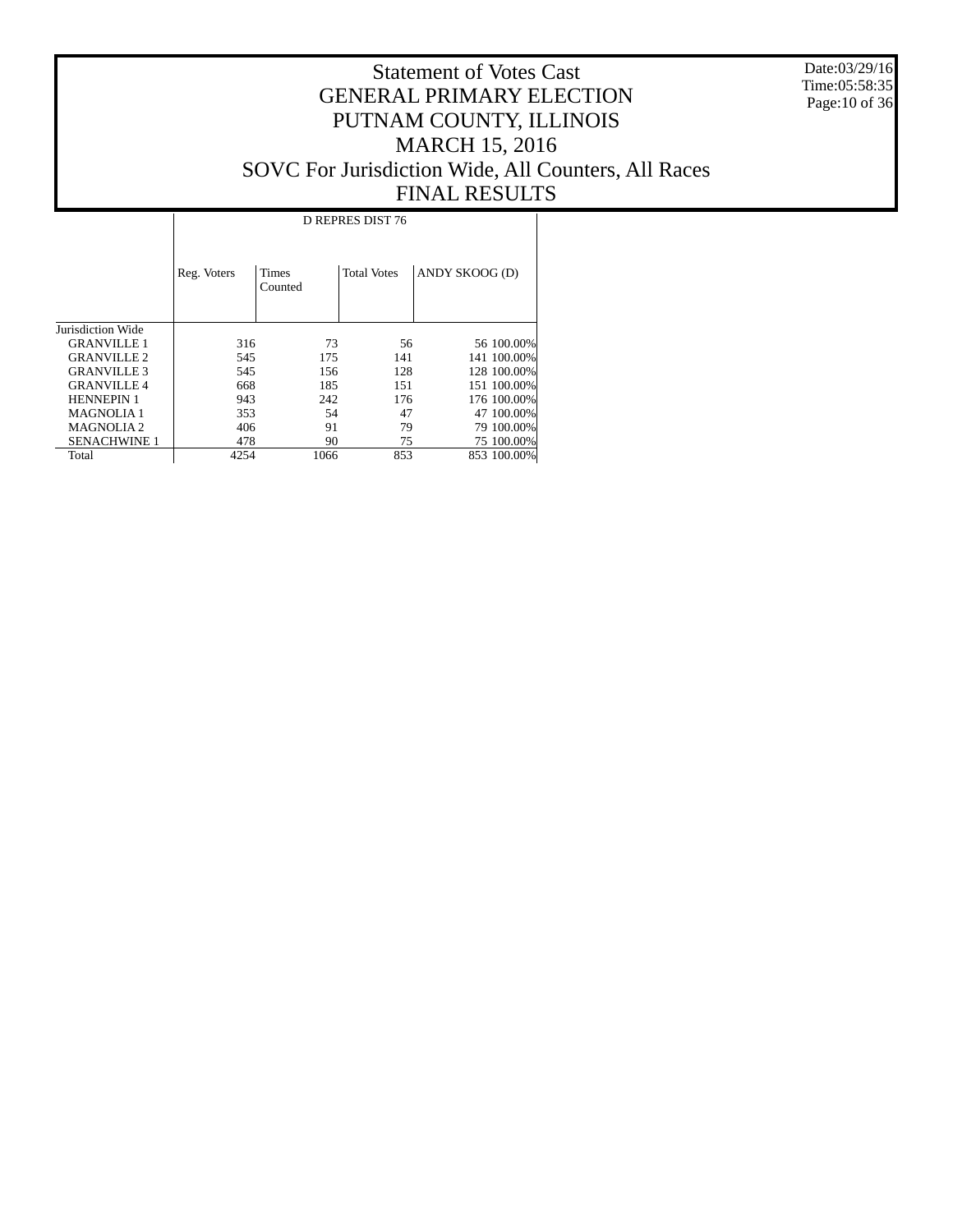Date:03/29/16 Time:05:58:35 Page:11 of 36

|                       | <b>D STATE'S ATTORNEY</b> |                         |                    |                                    |  |  |  |  |  |  |  |
|-----------------------|---------------------------|-------------------------|--------------------|------------------------------------|--|--|--|--|--|--|--|
|                       | Reg. Voters               | <b>Times</b><br>Counted | <b>Total Votes</b> | <b>BRADLEY P.</b><br>POPURELLA (D) |  |  |  |  |  |  |  |
| Jurisdiction Wide     |                           |                         |                    |                                    |  |  |  |  |  |  |  |
| <b>GRANVILLE 1</b>    | 316                       | 73                      | 50                 | 50 100,00%                         |  |  |  |  |  |  |  |
| <b>GRANVILLE 2</b>    | 545                       | 175                     | 134                | 134 100.00%                        |  |  |  |  |  |  |  |
| <b>GRANVILLE 3</b>    | 545                       | 156                     | 114                | 114 100.00%                        |  |  |  |  |  |  |  |
| <b>GRANVILLE 4</b>    | 668                       | 185                     | 142                | 142 100.00%                        |  |  |  |  |  |  |  |
| <b>HENNEPIN 1</b>     | 943                       | 242                     | 139                | 139 100.00%                        |  |  |  |  |  |  |  |
| <b>MAGNOLIA1</b>      | 353                       | 54                      | 46                 | 46 100.00%                         |  |  |  |  |  |  |  |
| MAGNOLIA <sub>2</sub> | 406                       | 91                      | 72                 | 72 100.00%                         |  |  |  |  |  |  |  |
| <b>SENACHWINE 1</b>   | 478                       | 90                      | 73                 | 73 100.00%                         |  |  |  |  |  |  |  |
| Total                 | 4254                      | 1066                    | 770                | 770 100.00%                        |  |  |  |  |  |  |  |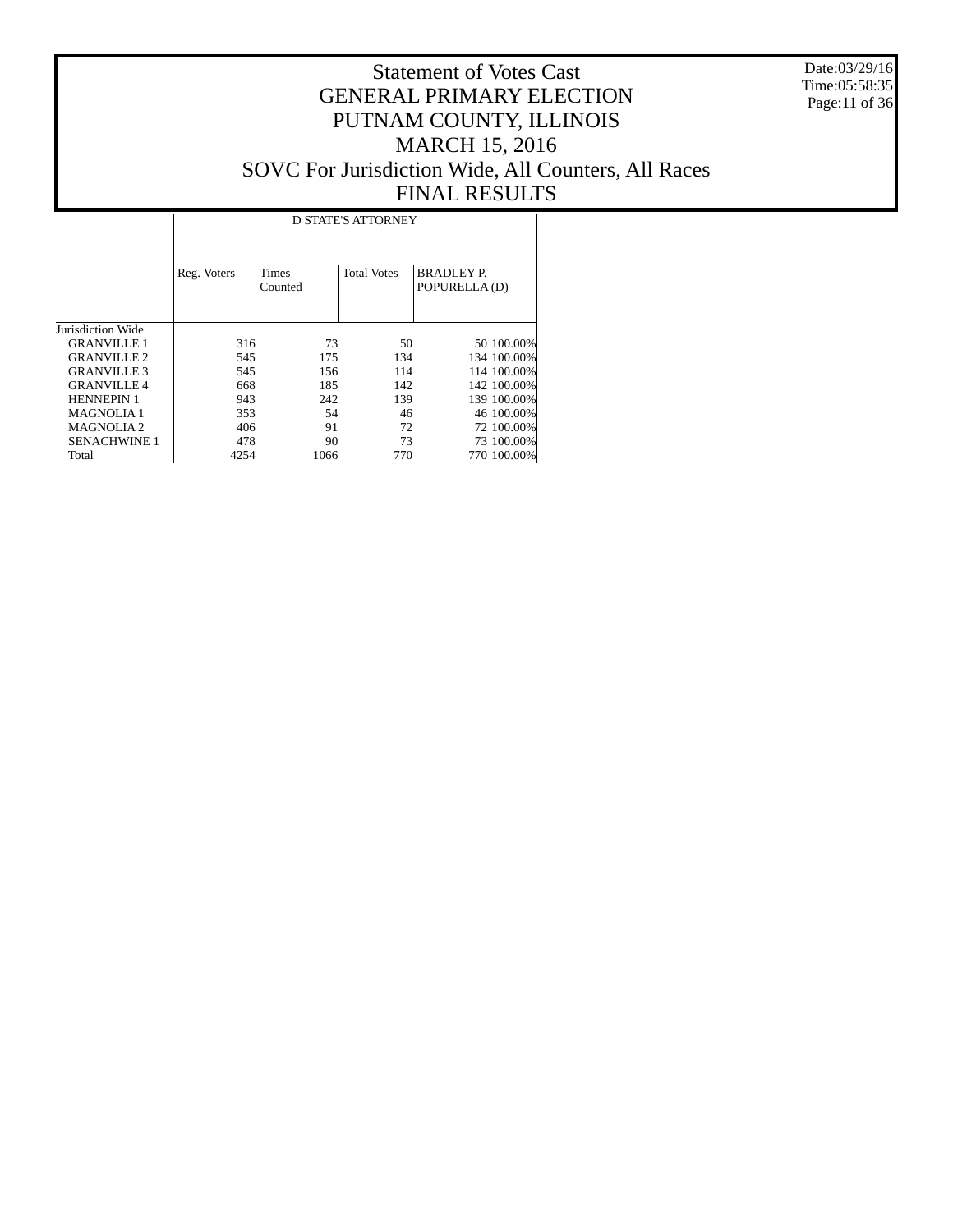Date:03/29/16 Time:05:58:35 Page:12 of 36

|                     | <b>D CIRCUIT CLERK</b> |                         |                    |                         |  |  |  |  |  |  |
|---------------------|------------------------|-------------------------|--------------------|-------------------------|--|--|--|--|--|--|
|                     | Reg. Voters            | <b>Times</b><br>Counted | <b>Total Votes</b> | CATHY J. OLIVERI<br>(D) |  |  |  |  |  |  |
| Jurisdiction Wide   |                        |                         |                    |                         |  |  |  |  |  |  |
| <b>GRANVILLE 1</b>  | 316                    | 73                      | 52                 | 52 100.00%              |  |  |  |  |  |  |
| <b>GRANVILLE 2</b>  | 545                    | 175                     | 151                | 151 100.00%             |  |  |  |  |  |  |
| <b>GRANVILLE 3</b>  | 545                    | 156                     | 129                | 129 100.00%             |  |  |  |  |  |  |
| <b>GRANVILLE 4</b>  | 668                    | 185                     | 159                | 159 100.00%             |  |  |  |  |  |  |
| <b>HENNEPIN 1</b>   | 943                    | 242                     | 173                | 173 100.00%             |  |  |  |  |  |  |
| <b>MAGNOLIA1</b>    | 353                    | 54                      | 42                 | 42 100.00%              |  |  |  |  |  |  |
| <b>MAGNOLIA2</b>    | 406                    | 91                      | 83                 | 83 100.00%              |  |  |  |  |  |  |
| <b>SENACHWINE 1</b> | 478                    | 90                      | 75                 | 75 100.00%              |  |  |  |  |  |  |
| Total               | 4254                   | 1066                    | 864                | 864 100.00%             |  |  |  |  |  |  |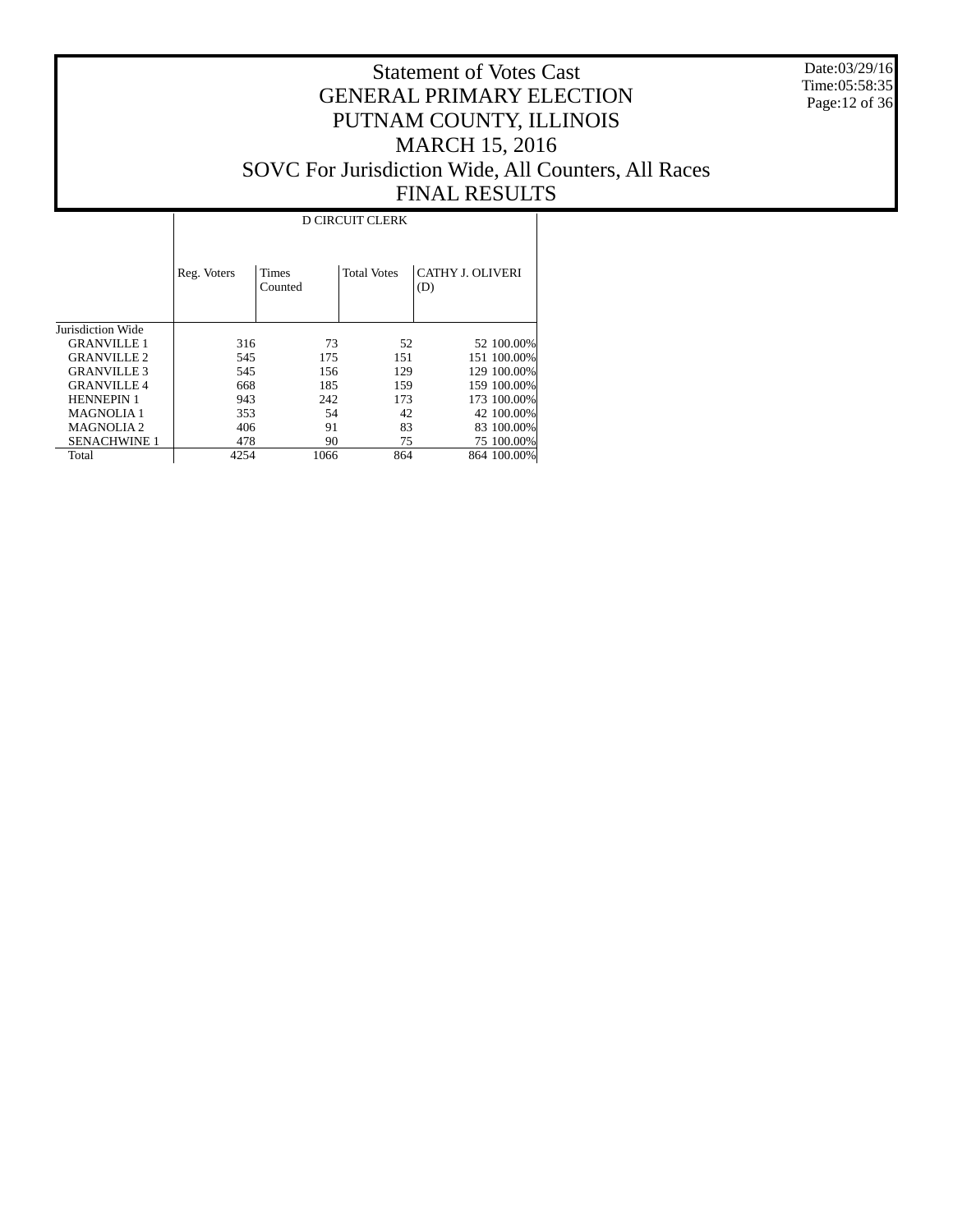Date:03/29/16 Time:05:58:35 Page:13 of 36

#### Statement of Votes Cast GENERAL PRIMARY ELECTION PUTNAM COUNTY, ILLINOIS MARCH 15, 2016 SOVC For Jurisdiction Wide, All Counters, All Races FINAL RESULTS

#### Jurisdiction Wide GRANVILLE 1 GRANVILLE 2 GRANVILLE 3 GRANVILLE 4 HENNEPIN 1 MAGNOLIA 1 MAGNOLIA 2 SENACHWINE 1 Total Reg. Voters | Times Counted Total Votes | SHEILA R. HAAGE (D) CHARLES W. OLIVERI (D) WILLIAM E. HOLMES (D) D COUNTY BOARD MEMBERS 316 73 118 45 38.14% 36 30.51% 37 31.36% 545 175 296 121 40.88% 87 29.39%<br>545 156 260 102 39.23% 67 25.77% 545 156 260 102 39.23% 67 25.77% 91 35.00% 668 185 301 120 39.87% 97 32.23% 84 27.91% 158 42.59% 76 20.49% 137 36.93%<br>34 41.46% 24 29.27% 24 29.27% 353 54 82 34 41.46% 24 29.27% 24 29.27% 406 91 149 56 37.58% 43 28.86% 478 90 152 65 42.76% 48 31.58% 478 90 152 65 42.76% 48 31.58% 39 25.66% 701 40.54%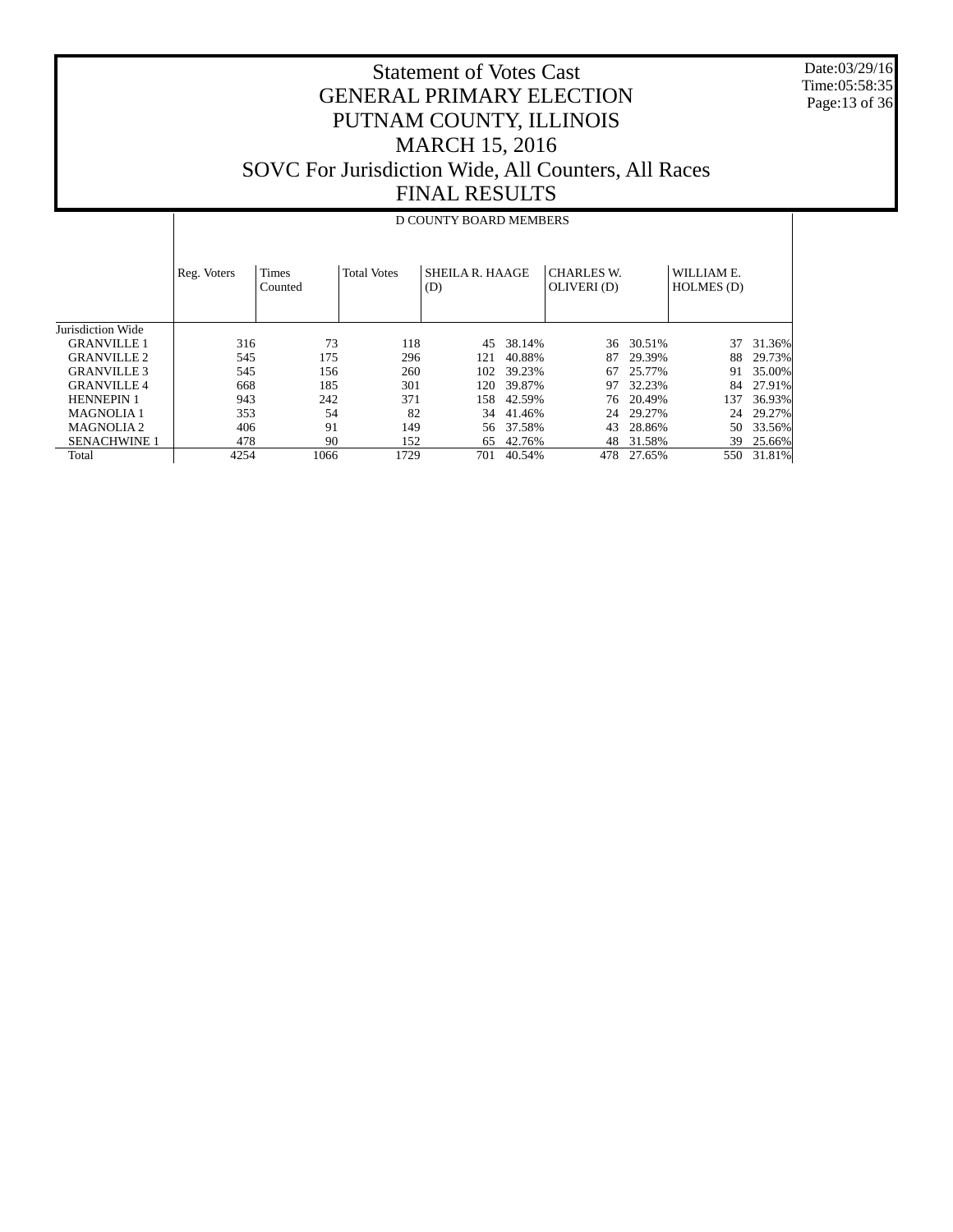Date:03/29/16 Time:05:58:35 Page:14 of 36

|                     |             | D GRANVILLE 2 COMMITTEEMAN |                    |                              | D GRANVILLE 4 COMMITTEEMAN |                  |                    |                              |
|---------------------|-------------|----------------------------|--------------------|------------------------------|----------------------------|------------------|--------------------|------------------------------|
|                     | Reg. Voters | Times<br>Counted           | <b>Total Votes</b> | <b>JULIE C. MOORE</b><br>(D) | Reg. Voters                | Times<br>Counted | <b>Total Votes</b> | <b>KEVIN J. MOORE</b><br>(D) |
| Jurisdiction Wide   |             |                            |                    |                              |                            |                  |                    |                              |
| <b>GRANVILLE 1</b>  |             |                            |                    |                              |                            |                  |                    |                              |
| <b>GRANVILLE 2</b>  | 545         | 175                        | 149                | 149 100.00%                  |                            |                  |                    | ۰                            |
| <b>GRANVILLE 3</b>  |             | $\overline{\phantom{a}}$   | ۰                  |                              |                            |                  |                    |                              |
| <b>GRANVILLE 4</b>  |             | $\overline{\phantom{a}}$   |                    | ۰                            | 668                        | 185              | 144                | 144 100.00%                  |
| <b>HENNEPIN 1</b>   |             | $\overline{\phantom{a}}$   | ۰                  |                              | -                          | ۰                |                    | -                            |
| <b>MAGNOLIA1</b>    |             | $\overline{\phantom{a}}$   | ۰                  |                              |                            |                  |                    | ۰                            |
| <b>MAGNOLIA2</b>    | -           | $\overline{\phantom{a}}$   | ۰                  |                              |                            |                  |                    | $\overline{\phantom{a}}$     |
| <b>SENACHWINE 1</b> | -           | $\overline{\phantom{a}}$   |                    |                              |                            |                  |                    |                              |
| Total               | 545         | 175                        | 149                | 149 100.00%                  | 668                        | 185              | 144                | 144 100.00%                  |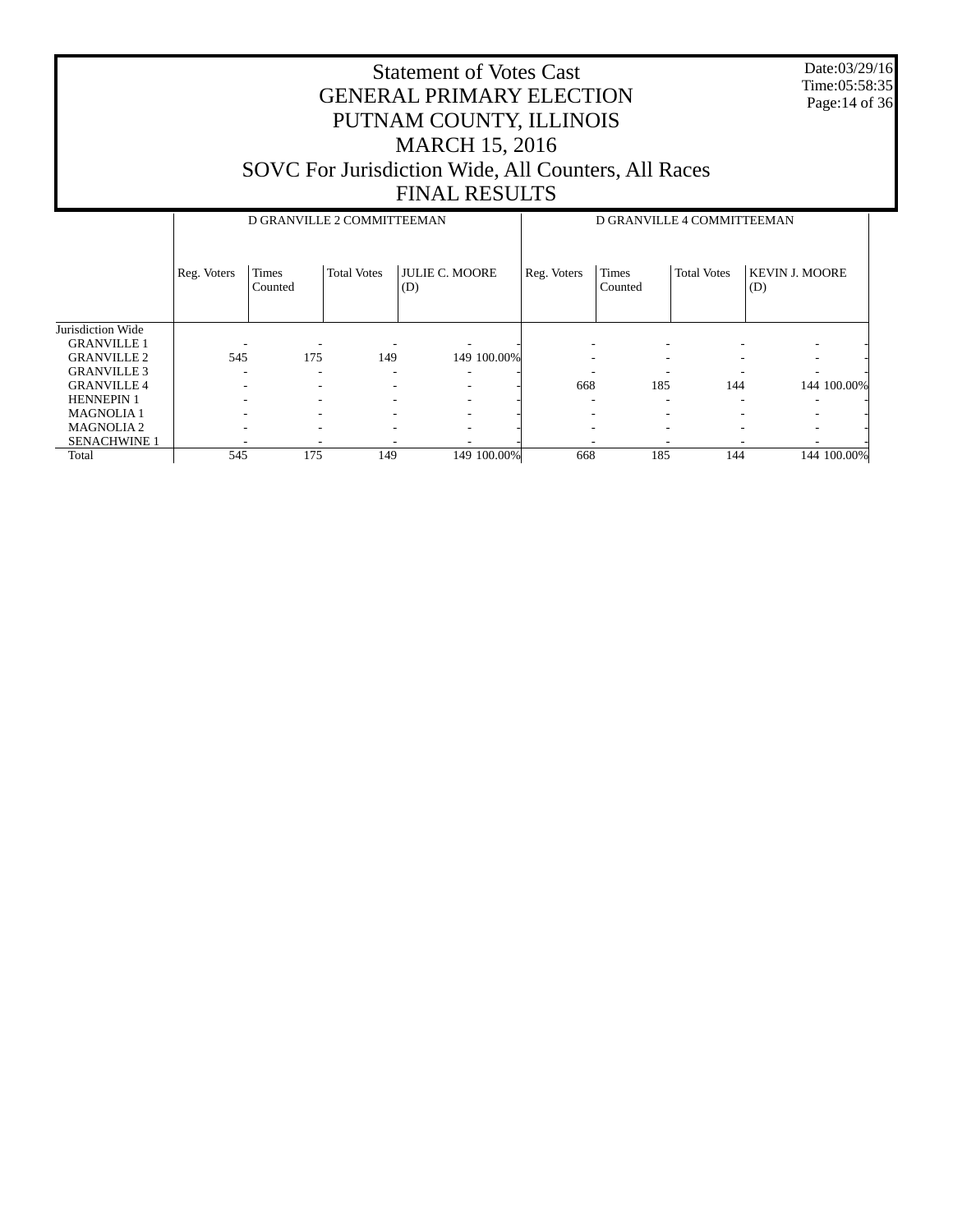Date:03/29/16 Time:05:58:35 Page:15 of 36

|                     |                          | D HENNEPIN 1 COMMITTEEMAN |                    |                   | D MAGNOLIA 2 COMMITTEEMAN |                          |                    |                              |
|---------------------|--------------------------|---------------------------|--------------------|-------------------|---------------------------|--------------------------|--------------------|------------------------------|
|                     | Reg. Voters              | <b>Times</b><br>Counted   | <b>Total Votes</b> | ERIC J. BALMA (D) | Reg. Voters               | Times<br>Counted         | <b>Total Votes</b> | <b>DANIEL S. KUHN</b><br>(D) |
| Jurisdiction Wide   |                          |                           |                    |                   |                           |                          |                    |                              |
| <b>GRANVILLE 1</b>  |                          |                           |                    |                   |                           |                          |                    | ٠                            |
| <b>GRANVILLE 2</b>  |                          |                           |                    |                   |                           |                          |                    | ٠                            |
| <b>GRANVILLE 3</b>  |                          |                           |                    |                   |                           |                          |                    | $\overline{\phantom{a}}$     |
| <b>GRANVILLE 4</b>  |                          |                           |                    |                   |                           |                          |                    | $\overline{\phantom{a}}$     |
| <b>HENNEPIN 1</b>   | 943                      | 242                       | 178                | 178 100.00%       |                           | $\overline{\phantom{a}}$ |                    | $\overline{\phantom{a}}$     |
| <b>MAGNOLIA1</b>    | $\overline{\phantom{a}}$ | ۰                         | ٠                  |                   |                           |                          |                    | ٠                            |
| <b>MAGNOLIA2</b>    |                          | ۰                         |                    |                   | 406                       | 91                       | 77                 | 77 100.00%                   |
| <b>SENACHWINE 1</b> |                          |                           |                    |                   |                           |                          |                    |                              |
| Total               | 943                      | 242                       | 178                | 178 100.00%       | 406                       | 91                       | 77                 | 77 100.00%                   |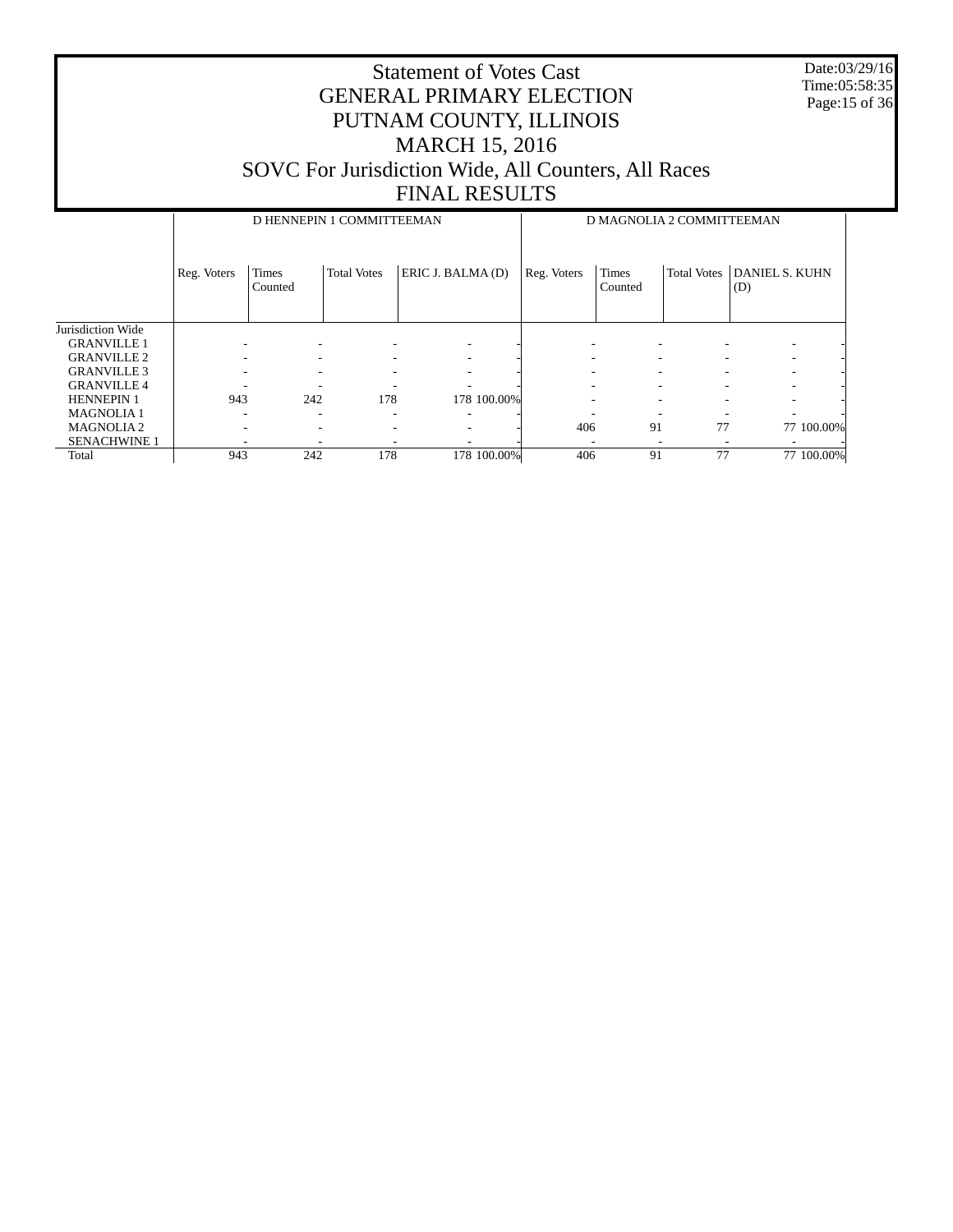Statement of Votes Cast GENERAL PRIMARY ELECTION PUTNAM COUNTY, ILLINOIS MARCH 15, 2016 SOVC For Jurisdiction Wide, All Counters, All Races FINAL RESULTS

 Date:03/29/16 Time:05:58:35 Page:16 of 36

# R PRESIDENT

|                     | Reg. Voters | <b>Times</b><br>Counted | <b>Total Votes</b> | JEB BUSH (R) |       | <b>CHRIS</b><br>CHRISTIE (R) |          | <b>DONALD J. TRUMP</b><br>(R) |        | TED CRUZ (R) |           |
|---------------------|-------------|-------------------------|--------------------|--------------|-------|------------------------------|----------|-------------------------------|--------|--------------|-----------|
| Jurisdiction Wide   |             |                         |                    |              |       |                              |          |                               |        |              |           |
| <b>GRANVILLE 1</b>  | 316         | 77                      | 77                 |              | 1.30% | $\Omega$                     | $0.00\%$ | 40                            | 51.95% | 14           | 18.18%    |
| <b>GRANVILLE 2</b>  | 545         | 98                      | 96                 |              | 2.08% |                              | 1.04%    | 42                            | 43.75% |              | 34 35.42% |
| <b>GRANVILLE 3</b>  | 545         | 103                     | 101                |              | .98%  | $\Omega$                     | 0.00%    | 52                            | 51.49% | 33           | 32.67%    |
| <b>GRANVILLE 4</b>  | 668         | 98                      | 98                 |              | 1.02% | $\Omega$                     | 0.00%    | 44                            | 44.90% | 24           | 24.49%    |
| <b>HENNEPIN 1</b>   | 943         | 193                     | 192                | 4            | 2.08% | $\Omega$                     | 0.00%    | 89                            | 46.35% | 60           | 31.25%    |
| <b>MAGNOLIA1</b>    | 353         | 76                      | 76                 |              | 1.32% |                              | $0.00\%$ | 42                            | 55.26% | 21           | 27.63%    |
| <b>MAGNOLIA2</b>    | 406         | 92                      | 92                 |              | 1.09% | $\Omega$                     | 0.00%    | 43                            | 46.74% | 26           | 28.26%    |
| <b>SENACHWINE 1</b> | 478         | 124                     | 122                |              | 0.82% | $\Omega$                     | $0.00\%$ | 63                            | 51.64% |              | 32 26.23% |
| Total               | 4254        | 861                     | 854                | 13           | .52%  |                              | 0.12%    | 415                           | 48.59% | 244          | 28.57%    |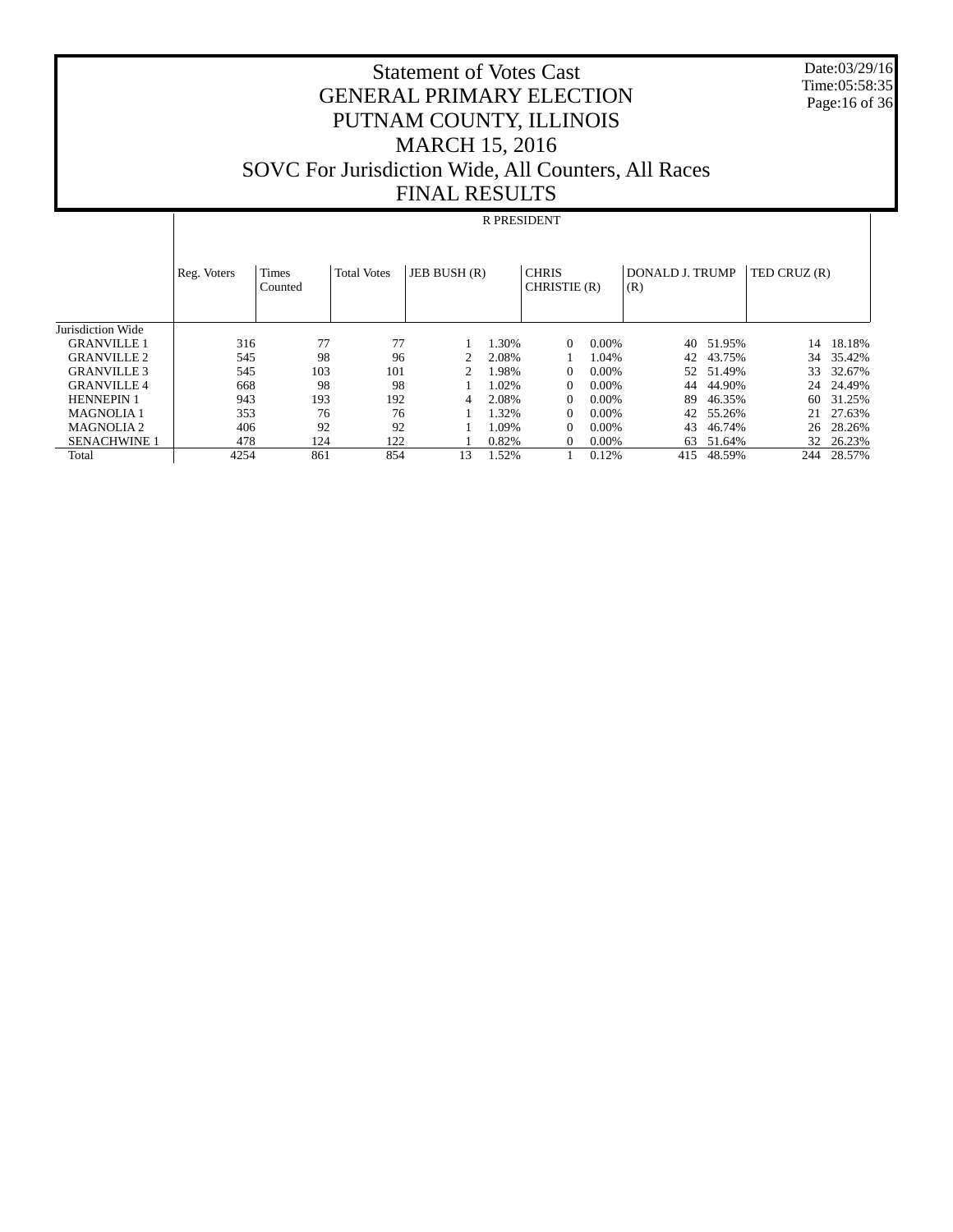Date:03/29/16 Time:05:58:35 Page:17 of 36

#### Statement of Votes Cast GENERAL PRIMARY ELECTION PUTNAM COUNTY, ILLINOIS MARCH 15, 2016 SOVC For Jurisdiction Wide, All Counters, All Races FINAL RESULTS

#### R PRESIDENT

|                       | MARCO RUBIO $(R)$ RAND PAUL $(R)$ |       |          |          | <b>CARLY</b><br>FIORINA(R) |          | <b>MIKE</b><br>HUCKABEE (R) |          | <b>RICK</b><br>SANTORUM (R) |          | JOHN R. KASICH (R) |        |
|-----------------------|-----------------------------------|-------|----------|----------|----------------------------|----------|-----------------------------|----------|-----------------------------|----------|--------------------|--------|
| Jurisdiction Wide     |                                   |       |          |          |                            |          |                             |          |                             |          |                    |        |
| <b>GRANVILLE 1</b>    |                                   | 6.49% | $\Omega$ | $0.00\%$ | $\Omega$                   | 0.00%    | $\Omega$                    | $0.00\%$ | $\Omega$                    | 0.00%    | 16                 | 20.78% |
| <b>GRANVILLE 2</b>    |                                   | 7.29% |          | 1.04%    |                            | $0.00\%$ | 0                           | $0.00\%$ | $\Omega$                    | $0.00\%$ | 8                  | 8.33%  |
| <b>GRANVILLE 3</b>    |                                   | 3.96% | 0        | $0.00\%$ | $\Omega$                   | $0.00\%$ | $\Omega$                    | $0.00\%$ | $\Omega$                    | $0.00\%$ | 10                 | 9.90%  |
| <b>GRANVILLE4</b>     | 8                                 | 8.16% | 0        | $0.00\%$ | $\Omega$                   | 0.00%    | $\Omega$                    | $0.00\%$ | $\Omega$                    | $0.00\%$ | 20                 | 20.41% |
| <b>HENNEPIN 1</b>     | 6                                 | 3.13% | 4        | 2.08%    |                            | 0.00%    | 0                           | $0.00\%$ | $\Omega$                    | $0.00\%$ | 28                 | 14.58% |
| <b>MAGNOLIA1</b>      |                                   | 3.95% | 0        | $0.00\%$ | $\Omega$                   | 0.00%    | 0                           | $0.00\%$ |                             | 1.32%    |                    | 9.21%  |
| MAGNOLIA <sub>2</sub> | 6                                 | 6.52% | $\Omega$ | $0.00\%$ |                            | $0.00\%$ |                             | 1.09%    | $\Omega$                    | $0.00\%$ | 13                 | 14.13% |
| <b>SENACHWINE 1</b>   |                                   | 2.46% |          | 1.64%    | $\Omega$                   | $0.00\%$ | $\Omega$                    | $0.00\%$ | $\Omega$                    | $0.00\%$ | 20                 | 16.39% |
| Total                 | 42                                | 4.92% |          | 0.82%    | $\Omega$                   | $0.00\%$ |                             | 0.12%    |                             | 0.12%    | 122                | 14.29% |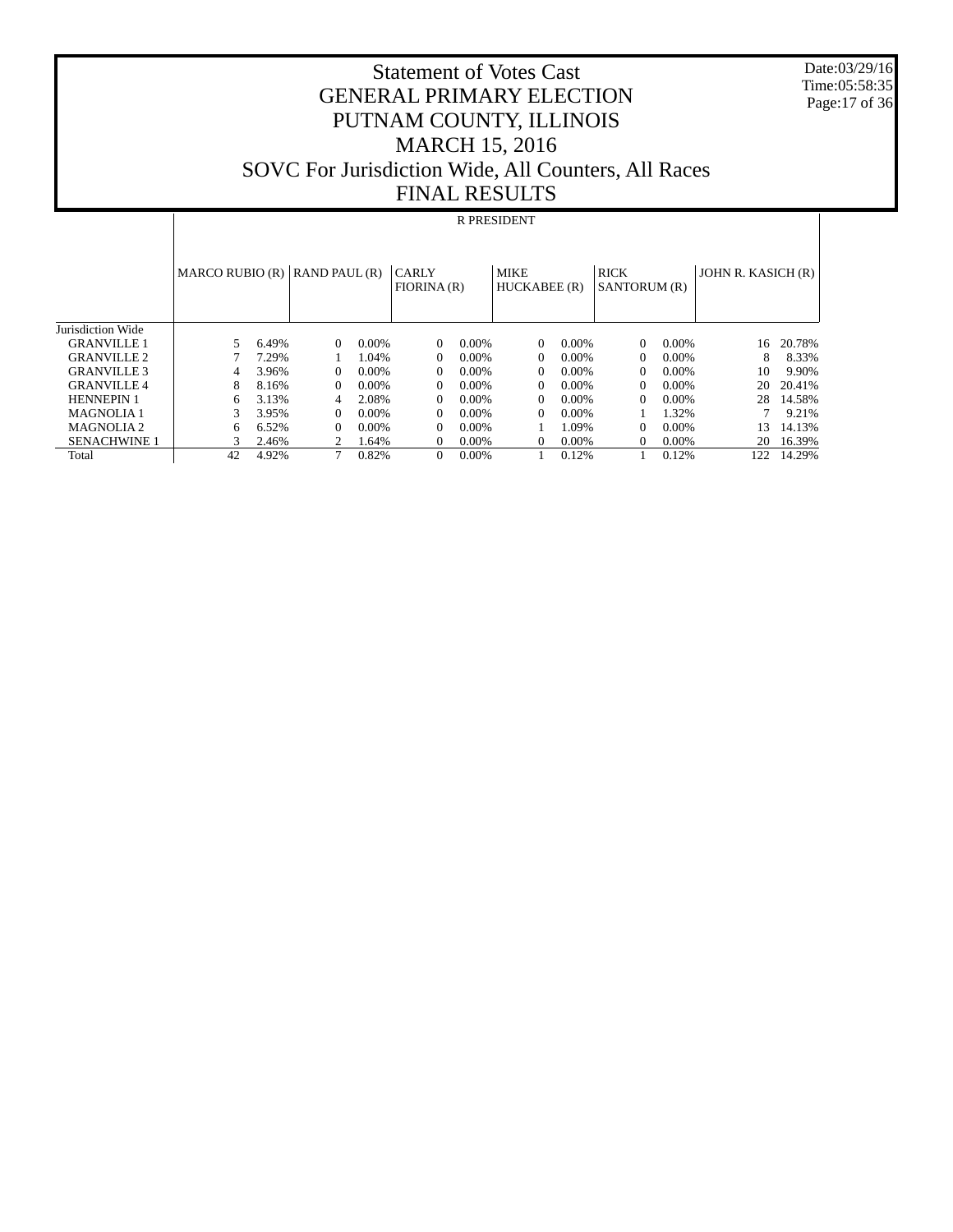Date:03/29/16 Time:05:58:35 Page:18 of 36

|                       | <b>R PRESIDENT</b>       |          |                                  |          |             | <b>RUS SENATOR</b>      |                    |                               |        |                               |        |  |  |  |  |
|-----------------------|--------------------------|----------|----------------------------------|----------|-------------|-------------------------|--------------------|-------------------------------|--------|-------------------------------|--------|--|--|--|--|
|                       | <b>BEN CARSON</b><br>(R) |          | <b>JOANN</b><br><b>BREIVOGEL</b> |          | Reg. Voters | <b>Times</b><br>Counted | <b>Total Votes</b> | <b>JAMES T. MARTER</b><br>(R) |        | <b>MARK STEVEN</b><br>KIRK(R) |        |  |  |  |  |
| Jurisdiction Wide     |                          |          |                                  |          |             |                         |                    |                               |        |                               |        |  |  |  |  |
| <b>GRANVILLE 1</b>    |                          | 1.30%    | $\Omega$                         | $0.00\%$ | 316         | 77                      | 67                 | 25                            | 37.31% | 42                            | 62.69% |  |  |  |  |
| <b>GRANVILLE 2</b>    |                          | 1.04%    | $\Omega$                         | $0.00\%$ | 545         | 98                      | 79                 | 19                            | 24.05% | 60                            | 75.95% |  |  |  |  |
| <b>GRANVILLE 3</b>    | $\Omega$                 | $0.00\%$ | $\Omega$                         | $0.00\%$ | 545         | 103                     | 87                 | 18                            | 20.69% | 69                            | 79.31% |  |  |  |  |
| <b>GRANVILLE 4</b>    |                          | 1.02%    | $\Omega$                         | $0.00\%$ | 668         | 98                      | 82                 | 23                            | 28.05% | 59                            | 71.95% |  |  |  |  |
| <b>HENNEPIN 1</b>     | $\Omega$                 | $0.00\%$ | $\Omega$                         | $0.00\%$ | 943         | 193                     | 163                | 47                            | 28.83% | 116                           | 71.17% |  |  |  |  |
| <b>MAGNOLIA1</b>      |                          | 1.32%    | $\Omega$                         | $0.00\%$ | 353         | 76                      | 70                 | 20                            | 28.57% | 50                            | 71.43% |  |  |  |  |
| MAGNOLIA <sub>2</sub> |                          | 2.17%    | $\Omega$                         | $0.00\%$ | 406         | 92                      | 83                 | 27                            | 32.53% | 56                            | 67.47% |  |  |  |  |
| <b>SENACHWINE 1</b>   | $\Omega$                 | $0.00\%$ | $\Omega$                         | 0.00%    | 478         | 124                     | 116                | 35                            | 30.17% | 81                            | 69.83% |  |  |  |  |
| Total                 | 6                        | 0.70%    | $\Omega$                         | 0.00%    | 4254        | 861                     | 747                | 214                           | 28.65% | 533                           | 71.35% |  |  |  |  |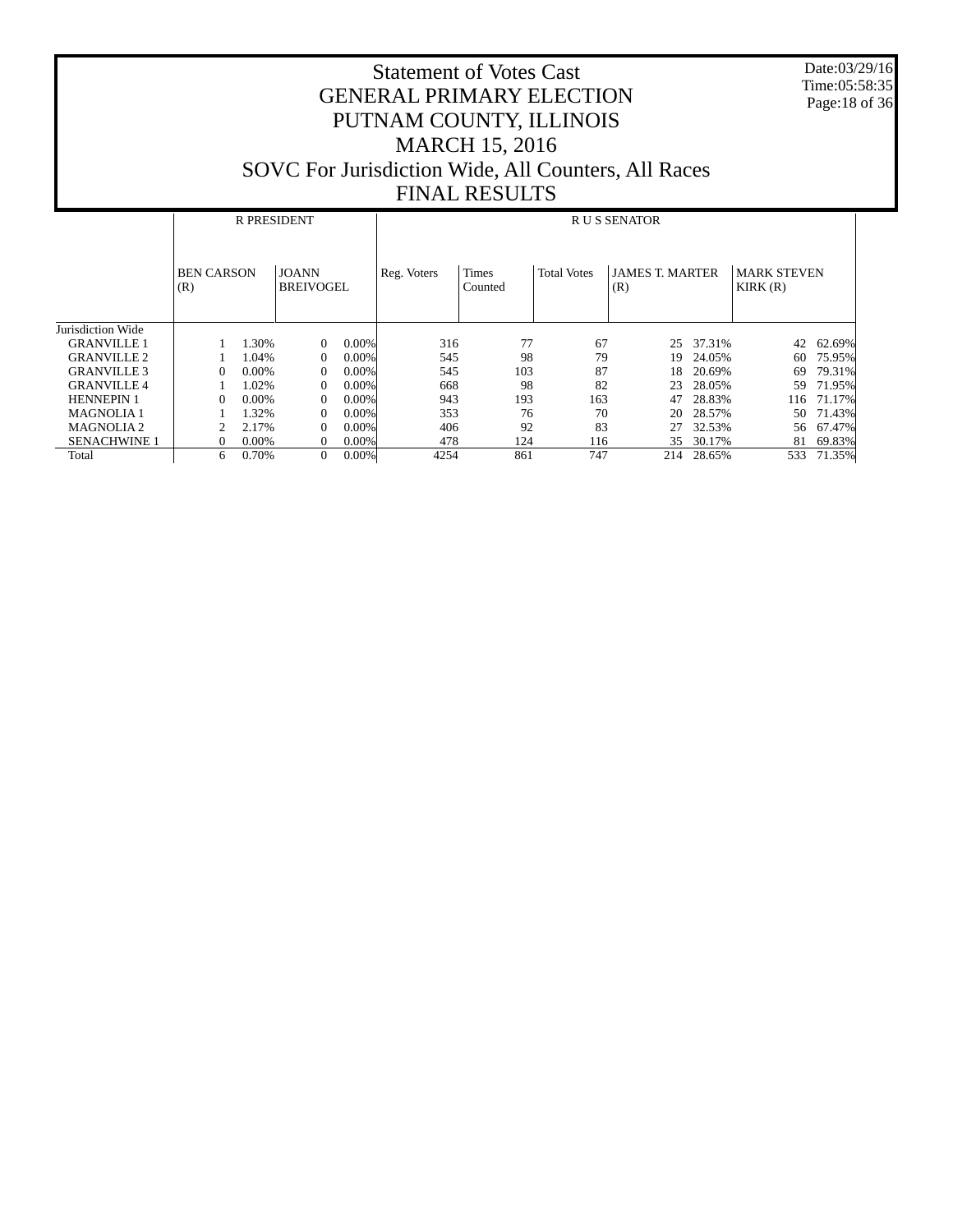Date:03/29/16 Time:05:58:35 Page:19 of 36

#### Statement of Votes Cast GENERAL PRIMARY ELECTION PUTNAM COUNTY, ILLINOIS MARCH 15, 2016 SOVC For Jurisdiction Wide, All Counters, All Races FINAL RESULTS

Τ

|                     | R COMPTROLLER 2 YR |                  |                    |                             |  |  |  |  |  |  |
|---------------------|--------------------|------------------|--------------------|-----------------------------|--|--|--|--|--|--|
|                     | Reg. Voters        | Times<br>Counted | <b>Total Votes</b> | <b>LESLIE MUNGER</b><br>(R) |  |  |  |  |  |  |
| Jurisdiction Wide   |                    |                  |                    |                             |  |  |  |  |  |  |
| <b>GRANVILLE 1</b>  | 316                | 77               | 58                 | 58 100,00%                  |  |  |  |  |  |  |
| <b>GRANVILLE 2</b>  | 545                | 98               | 76                 | 76 100.00%                  |  |  |  |  |  |  |
| <b>GRANVILLE 3</b>  | 545                | 103              | 71                 | 71 100.00%                  |  |  |  |  |  |  |
| <b>GRANVILLE 4</b>  | 668                | 98               | 74                 | 74 100,00%                  |  |  |  |  |  |  |
| <b>HENNEPIN 1</b>   | 943                | 193              | 131                | 131 100.00%                 |  |  |  |  |  |  |
| <b>MAGNOLIA1</b>    | 353                | 76               | 58                 | 58 100,00%                  |  |  |  |  |  |  |
| <b>MAGNOLIA2</b>    | 406                | 92               | 74                 | 74 100,00%                  |  |  |  |  |  |  |
| <b>SENACHWINE 1</b> | 478                | 124              | 97                 | 97 100.00%                  |  |  |  |  |  |  |
| Total               | 4254               | 861              | 639                | 639 100.00%                 |  |  |  |  |  |  |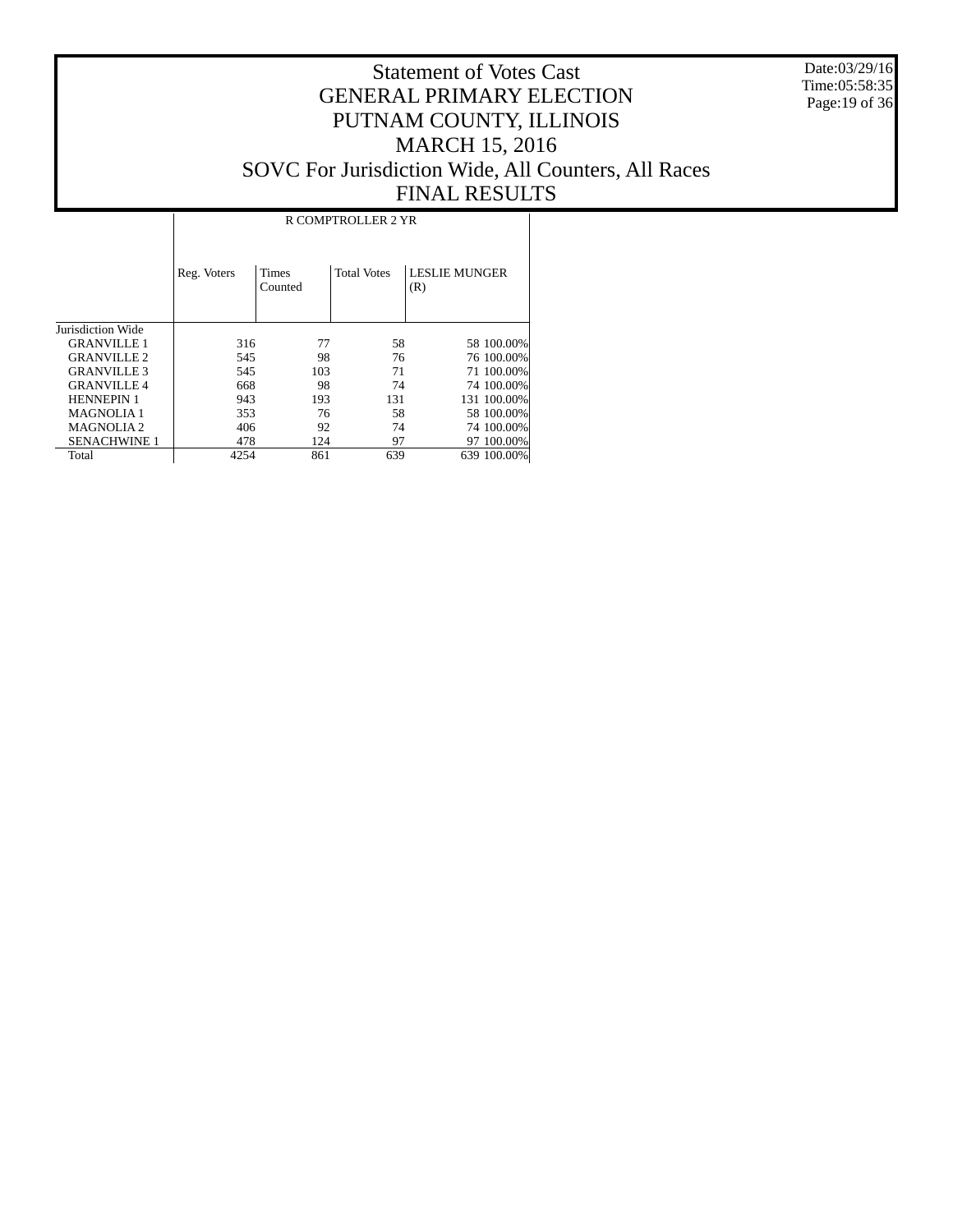Date:03/29/16 Time:05:58:35 Page:20 of 36

#### Statement of Votes Cast GENERAL PRIMARY ELECTION PUTNAM COUNTY, ILLINOIS MARCH 15, 2016 SOVC For Jurisdiction Wide, All Counters, All Races FINAL RESULTS

 Jurisdiction Wide GRANVILLE 1 GRANVILLE 2 GRANVILLE 3 GRANVILLE 4 HENNEPIN 1 MAGNOLIA 1 MAGNOLIA 2 SENACHWINE 1 Total Reg. Voters | Times Counted Total Votes | ADAM KINZINGER (R) COLIN M. McGROARTY R CONGRESS DIST 16 316 77 66 66 100.00% 0 0.00%<br>545 98 86 85 98.84% 0 0.00% 545 98 86 85 98.84% 0 0.00% 545 103 86 86 100.00% 0 0.00% 668 98 89 89 100.00% 0 0.00% 943 193 155 155 100.00% 0 0.00% 353 76 64 64 100.00% 0 0.00% 406 92 77 77 100.00% 0 0.00%<br>478 124 107 106 99.07% 0 0.00%  $\frac{478}{4254} \qquad \quad \frac{124}{861} \qquad \quad \frac{107}{730} \qquad \quad \frac{106}{728} \qquad \frac{99.07\%}{99.73\%} \qquad \quad 0 \quad \frac{0.00\%}{0.00\%}$ 728 99.73%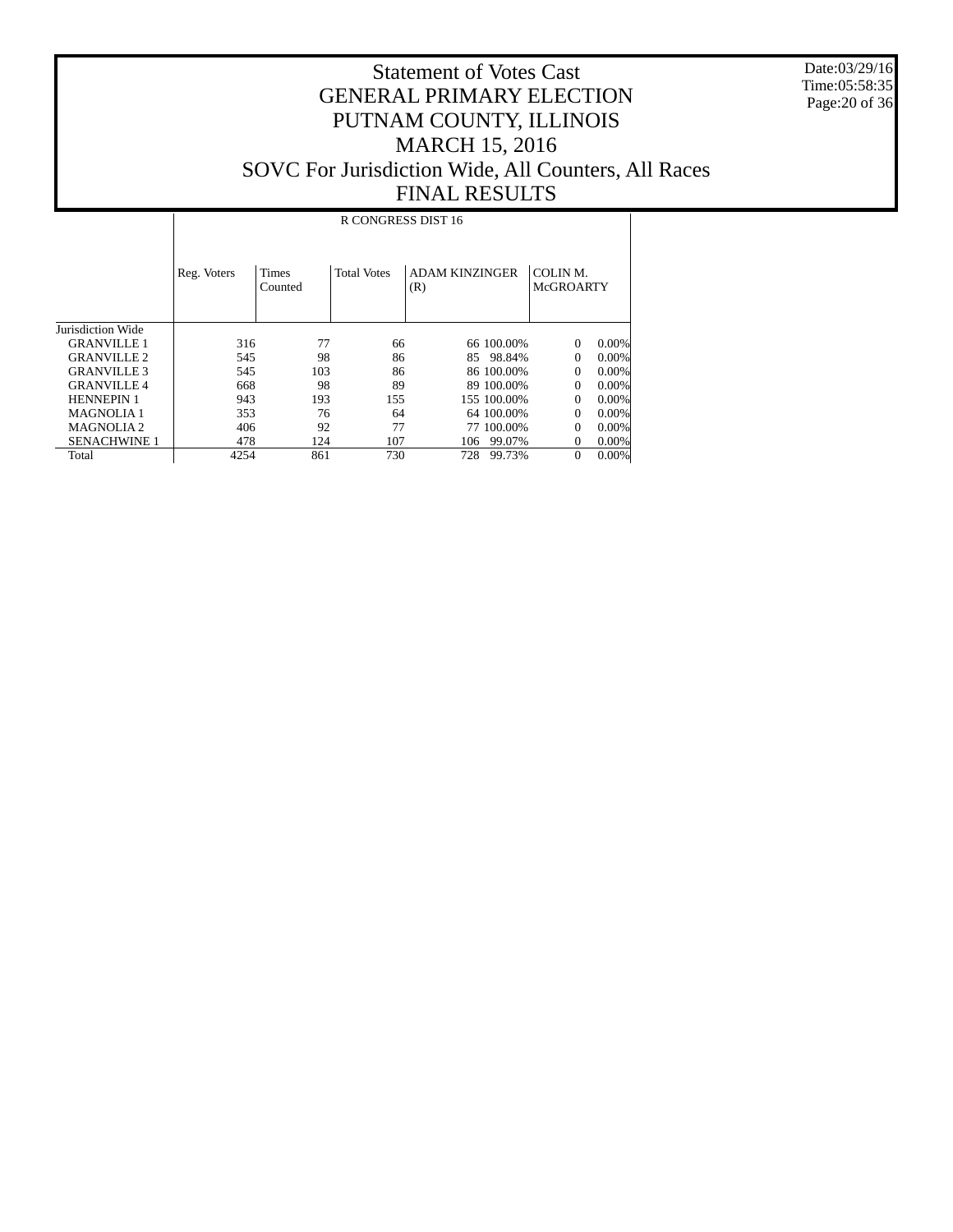Date:03/29/16 Time:05:58:35 Page:21 of 36

### Statement of Votes Cast GENERAL PRIMARY ELECTION PUTNAM COUNTY, ILLINOIS MARCH 15, 2016 SOVC For Jurisdiction Wide, All Counters, All Races FINAL RESULTS

#### R DEL 16TH CONGRESS

|                     | Reg. Voters | <b>Times</b><br>Counted | <b>Total Votes</b> | TIM BIVINS (R) |        | JAN S. KLAAS (R) |        | <b>STEVEN R. COVEN</b><br>(R) |        |
|---------------------|-------------|-------------------------|--------------------|----------------|--------|------------------|--------|-------------------------------|--------|
| Jurisdiction Wide   |             |                         |                    |                |        |                  |        |                               |        |
| <b>GRANVILLE 1</b>  | 316         | 77                      | 193                | 16             | 8.29%  | 16               | 8.29%  | 19                            | 9.84%  |
| <b>GRANVILLE 2</b>  | 545         | 98                      | 255                | 27             | 10.59% | 29               | 11.37% | 29                            | 11.37% |
| <b>GRANVILLE 3</b>  | 545         | 103                     | 277                | 29             | 10.47% | 25               | 9.03%  | 26                            | 9.39%  |
| <b>GRANVILLE 4</b>  | 668         | 98                      | 251                | 21             | 8.37%  | 19               | 7.57%  | 18                            | 7.17%  |
| <b>HENNEPIN 1</b>   | 943         | 193                     | 477                | 42             | 8.81%  | 41               | 8.60%  | 43                            | 9.01%  |
| <b>MAGNOLIA1</b>    | 353         | 76                      | 189                | 18             | 9.52%  | 16               | 8.47%  | 14                            | 7.41%  |
| <b>MAGNOLIA2</b>    | 406         | 92                      | 241                | 19             | 7.88%  | 20               | 8.30%  | 21                            | 8.71%  |
| <b>SENACHWINE 1</b> | 478         | 124                     | 338                | 25             | 7.40%  | 24               | 7.10%  | 23                            | 6.80%  |
| Total               | 4254        | 861                     | 2221               | 197            | 8.87%  | 190              | 8.55%  | 193                           | 8.69%  |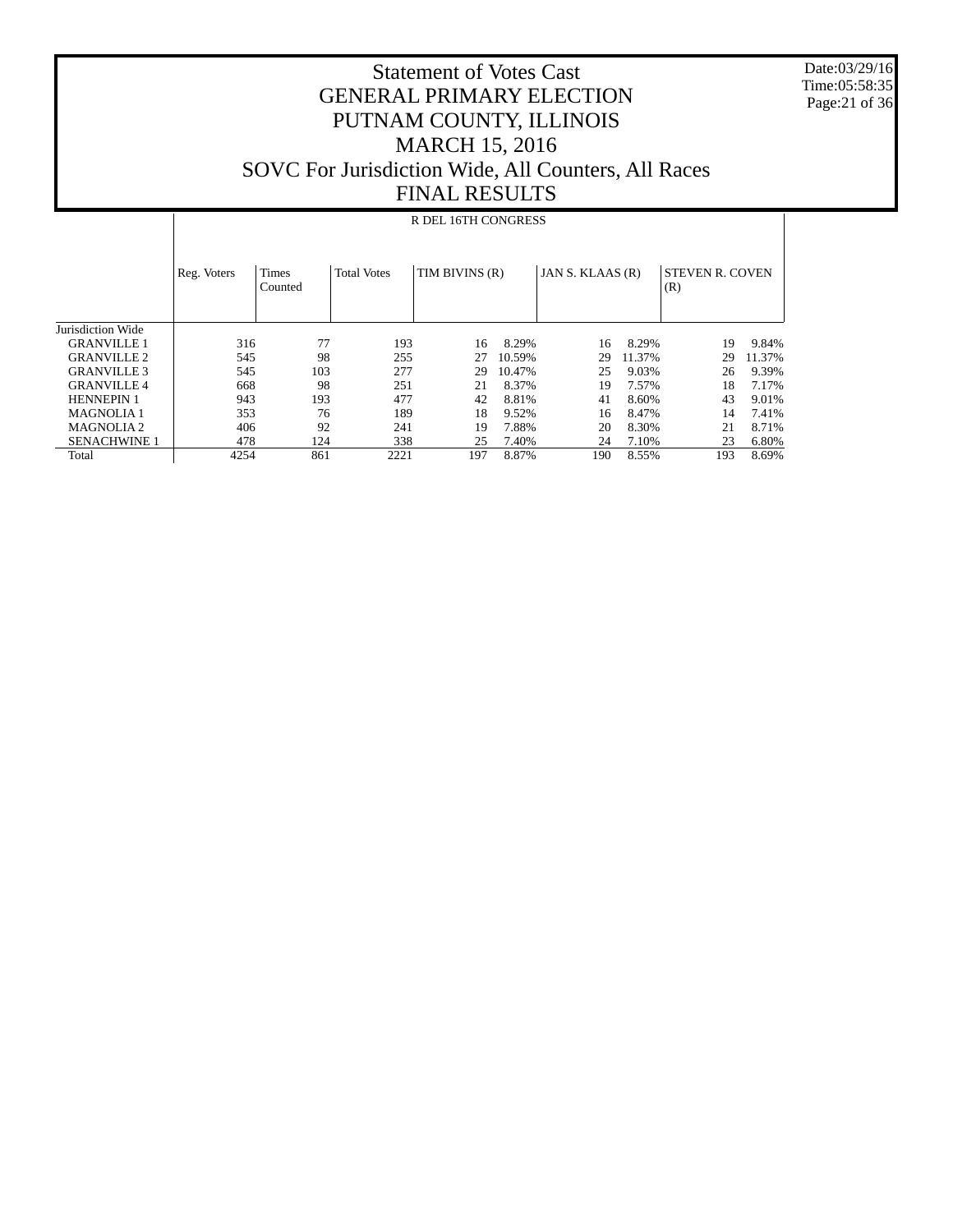Date:03/29/16 Time:05:58:35 Page:22 of 36

|                     |                          |       |     |                                           | R DEL 16TH CONGRESS         |             |                 |            |                 |        |
|---------------------|--------------------------|-------|-----|-------------------------------------------|-----------------------------|-------------|-----------------|------------|-----------------|--------|
|                     | ADAM D.<br>KINZINGER (R) |       | (R) | <b>SUSAN M. REZIN</b><br><b>LAUREN H.</b> |                             | JOHNSON (R) | ERIC MILLER (R) |            | TRACY DOYLE (R) |        |
| Jurisdiction Wide   |                          |       |     |                                           |                             |             |                 |            |                 |        |
| <b>GRANVILLE 1</b>  | 10                       | 5.18% | 8   | 4.15%                                     | 3                           | 1.55%       |                 | 26 13.47%  | 23              | 11.92% |
| <b>GRANVILLE 2</b>  | 22                       | 8.63% | 13  | 5.10%                                     |                             | 1.96%       | 29              | 11.37%     | 29              | 11.37% |
| <b>GRANVILLE 3</b>  | 16                       | 5.78% | 13  | 4.69%                                     | $\mathfrak{D}$              | 0.72%       | 40              | 14.44%     | 42              | 15.16% |
| <b>GRANVILLE 4</b>  | 19                       | 7.57% | 8   | 3.19%                                     |                             | 0.40%       | 32              | 12.75%     | 37              | 14.74% |
| <b>HENNEPIN 1</b>   | 25                       | 5.24% | 19  | 3.98%                                     |                             | 1.47%       | 71              | 14.88%     | 69              | 14.47% |
| <b>MAGNOLIA1</b>    |                          | 3.70% | 5   | 2.65%                                     | $\mathcal{D}_{\mathcal{L}}$ | 1.06%       | 31              | 16.40%     | 33              | 17.46% |
| <b>MAGNOLIA2</b>    | 16                       | 6.64% | 10  | 4.15%                                     | 3                           | 1.24%       | 33              | 13.69%     | 36              | 14.94% |
| <b>SENACHWINE 1</b> | 11                       | 3.25% |     | 2.07%                                     | 3                           | 0.89%       | 54              | 15.98%     | 54              | 15.98% |
| Total               | 126                      | 5.67% | 83  | 3.74%                                     | 26                          | 1.17%       |                 | 316 14.23% | 323             | 14.54% |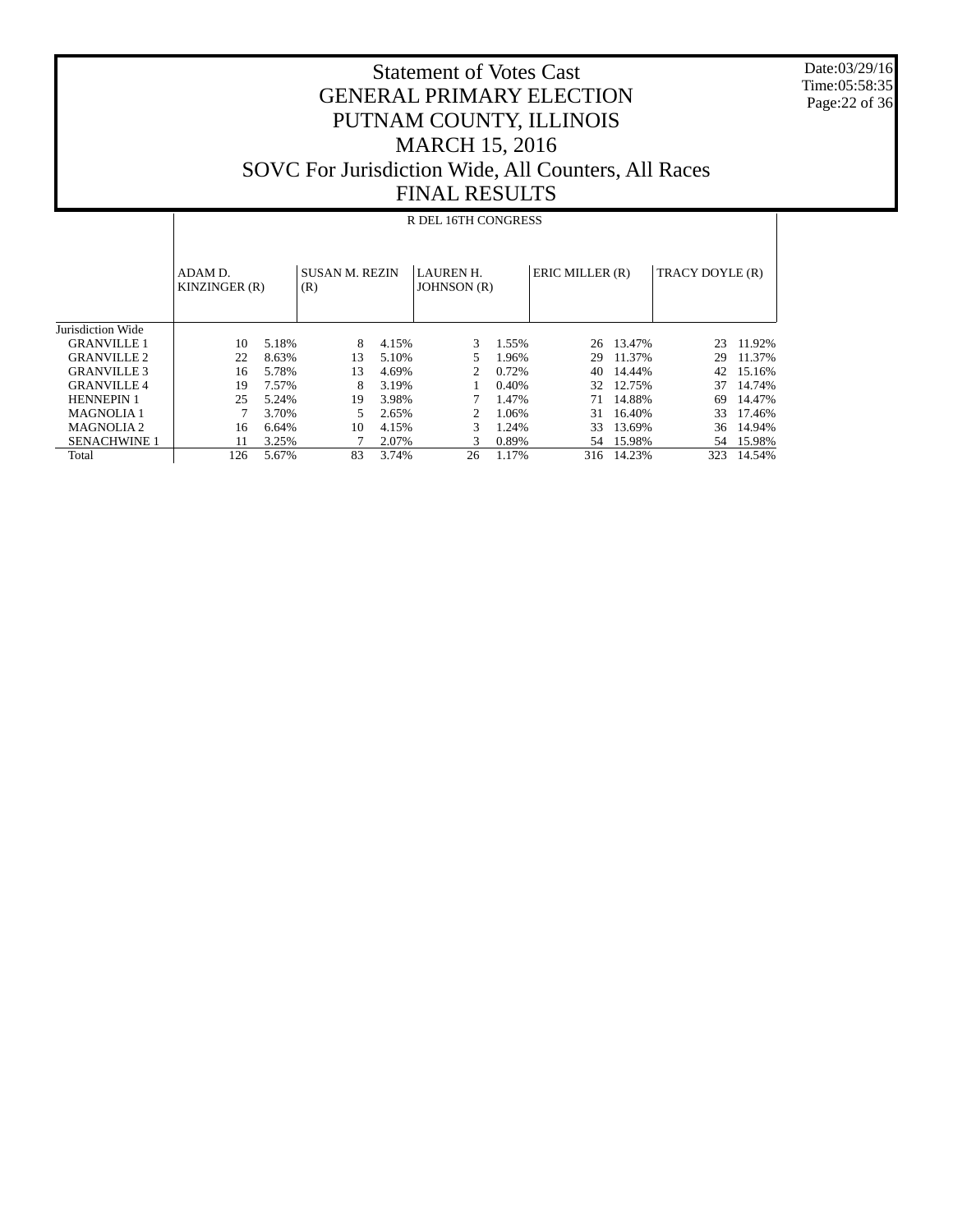Date:03/29/16 Time:05:58:35 Page:23 of 36

|                     |                                   |        |                      |          |                                        |          | R DEL 16TH CONGRESS          |          |                                |          |               |          |
|---------------------|-----------------------------------|--------|----------------------|----------|----------------------------------------|----------|------------------------------|----------|--------------------------------|----------|---------------|----------|
|                     | <b>MICHAEL</b><br>BLISSENBACH (R) |        | DANIEL<br>RAYMAN (R) |          | <b>JOHN</b><br><b>McGLASSON</b><br>(R) |          | <b>ROBERT</b><br>VICKREY (R) |          | <b>RICHARD</b><br>FLESSNER (R) |          | ANN IHRKE (R) |          |
| Jurisdiction Wide   |                                   |        |                      |          |                                        |          |                              |          |                                |          |               |          |
| GRANVILLE 1         | 20                                | 10.36% | $\Omega$             | $0.00\%$ |                                        | 0.52%    | 0                            | $0.00\%$ | $\Omega$                       | 0.00%    | 2             | 1.04%    |
| <b>GRANVILLE 2</b>  | 24                                | 9.41%  | 0                    | $0.00\%$ | 0                                      | $0.00\%$ |                              | 0.39%    | 0                              | $0.00\%$ | $\Omega$      | $0.00\%$ |
| <b>GRANVILLE 3</b>  | 38                                | 13.72% |                      | 0.36%    | 0                                      | 0.00%    |                              | 0.36%    | 0                              | $0.00\%$ | 0             | $0.00\%$ |
| <b>GRANVILLE 4</b>  | 29                                | 11.55% |                      | 0.40%    | 0                                      | 0.00%    |                              | 0.40%    | 0                              | 0.00%    | $\Omega$      | $0.00\%$ |
| <b>HENNEPIN 1</b>   | 62                                | 13.00% | 0                    | $0.00\%$ | 2                                      | 0.42%    | 2                            | 0.42%    | 2                              | 0.42%    | 0             | $0.00\%$ |
| <b>MAGNOLIA1</b>    | 26                                | 13.76% |                      | 1.06%    | $\Omega$                               | 0.00%    | 0                            | $0.00\%$ | $\Omega$                       | $0.00\%$ | $\Omega$      | $0.00\%$ |
| <b>MAGNOLIA2</b>    | 31                                | 12.86% | 0                    | $0.00\%$ | $\Omega$                               | 0.00%    | 0                            | $0.00\%$ | 0                              | 0.00%    | $\Omega$      | $0.00\%$ |
| <b>SENACHWINE 1</b> | 50                                | 14.79% |                      | 0.30%    | 0                                      | $0.00\%$ | 0                            | $0.00\%$ |                                | 0.30%    |               | 0.30%    |
| Total               | 280                               | 12.61% | 5.                   | 0.23%    | $\mathcal{F}$                          | 0.14%    | 5.                           | 0.23%    | 3                              | 0.14%    | 3             | 0.14%    |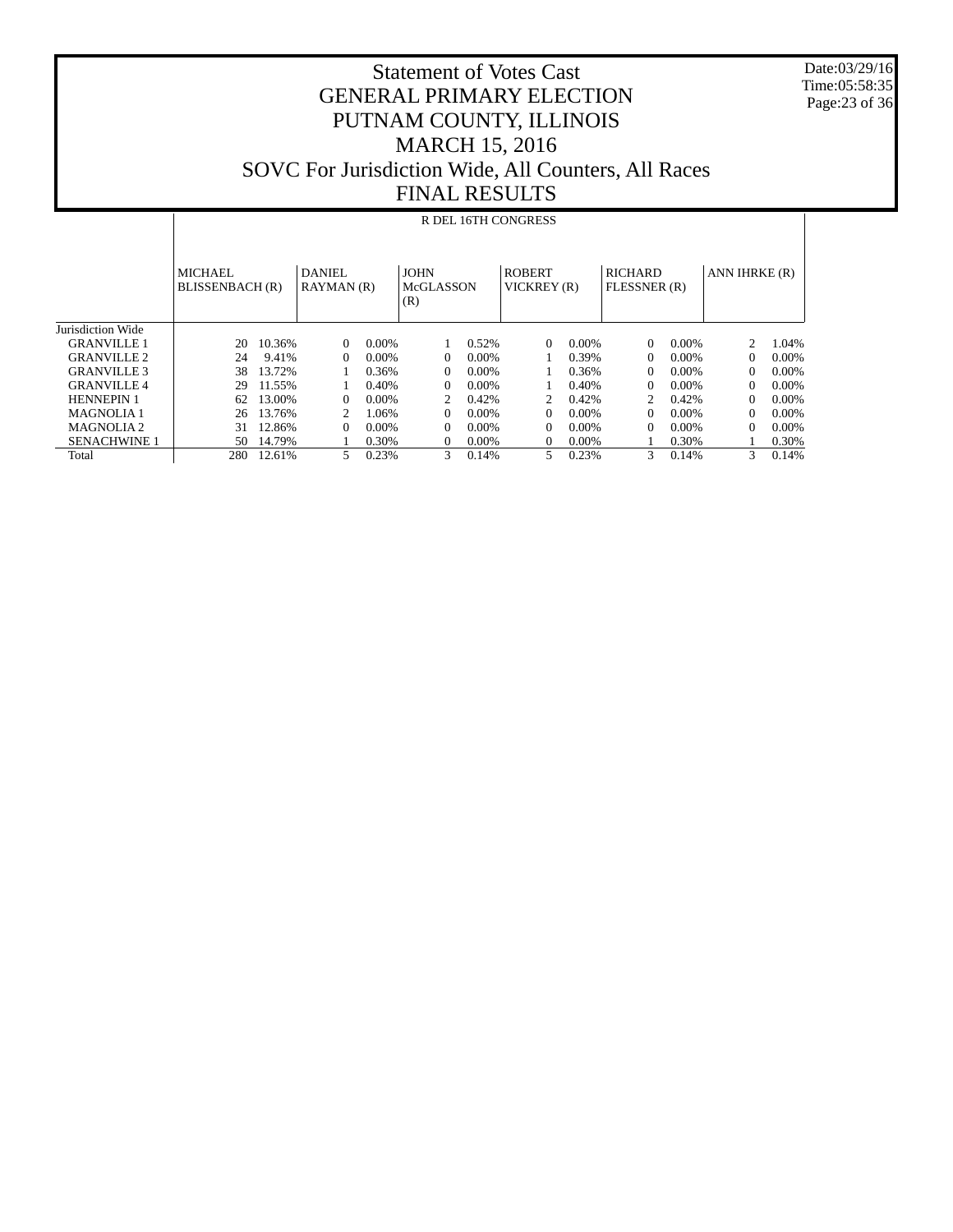Date:03/29/16 Time:05:58:35 Page:24 of 36

|                       |                                       |          |                        |          |                           |          | R DEL 16TH CONGRESS               |          |                                    |       |                         |       |
|-----------------------|---------------------------------------|----------|------------------------|----------|---------------------------|----------|-----------------------------------|----------|------------------------------------|-------|-------------------------|-------|
|                       | <b>RICHARD</b><br><b>MENNECKE</b> (R) |          | MICHAEL<br>MARGRAF (R) |          | <b>SUSAN GRAFF</b><br>(R) |          | <b>JAMES E.</b><br>BRENNER II (R) |          | DAVID <sub>L</sub><br>SYVERSON (R) |       | THOMAS M.<br>DEMMER (R) |       |
| Jurisdiction Wide     |                                       |          |                        |          |                           |          |                                   |          |                                    |       |                         |       |
| <b>GRANVILLE 1</b>    |                                       | 0.52%    | $\Omega$               | $0.00\%$ | $\mathfrak{D}$            | 1.04%    | $\Omega$                          | $0.00\%$ | 12                                 | 6.22% | 15                      | 7.77% |
| <b>GRANVILLE 2</b>    | $\Omega$                              | $0.00\%$ | 0                      | $0.00\%$ | 0                         | $0.00\%$ |                                   | 0.39%    | 9                                  | 3.53% | 8                       | 3.14% |
| <b>GRANVILLE 3</b>    | $\Omega$                              | $0.00\%$ | $\Omega$               | $0.00\%$ |                           | 0.36%    | $\Omega$                          | $0.00\%$ | 10                                 | 3.61% | Q                       | 3.25% |
| <b>GRANVILLE 4</b>    | $\Omega$                              | 0.00%    | $\Omega$               | $0.00\%$ | $\Omega$                  | 0.00%    | $\Omega$                          | $0.00\%$ | 17                                 | 6.77% | 14                      | 5.58% |
| <b>HENNEPIN 1</b>     | $\Omega$                              | $0.00\%$ | $\Omega$               | $0.00\%$ | $\Omega$                  | $0.00\%$ | $\Omega$                          | $0.00\%$ | 17                                 | 3.56% | 19                      | 3.98% |
| <b>MAGNOLIA1</b>      |                                       | 0.53%    | $\Omega$               | $0.00\%$ | $\Omega$                  | $0.00\%$ | $\Omega$                          | $0.00\%$ | 8                                  | 4.23% | 8                       | 4.23% |
| MAGNOLIA <sub>2</sub> | $\Omega$                              | 0.00%    |                        | 0.41%    |                           | 0.41%    | $\Omega$                          | $0.00\%$ | 10                                 | 4.15% | 12                      | 4.98% |
| <b>SENACHWINE 1</b>   | $\Omega$                              | 0.00%    | 0                      | $0.00\%$ |                           | 0.30%    | $\Omega$                          | $0.00\%$ | 20                                 | 5.92% | 20                      | 5.92% |
| Total                 | 2                                     | 0.09%    |                        | 0.05%    | 5.                        | 0.23%    |                                   | 0.05%    | 103                                | 4.64% | 105                     | 4.73% |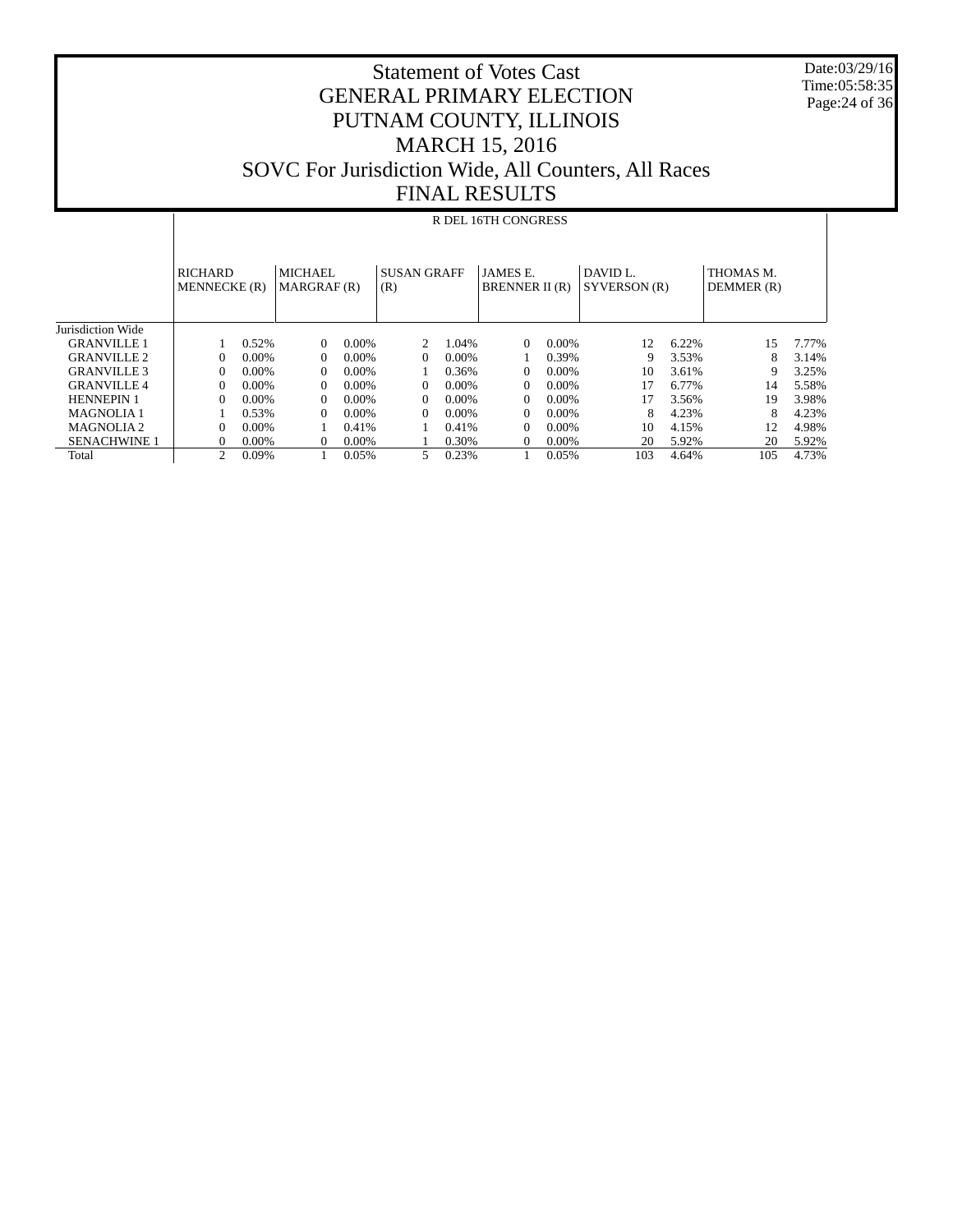Statement of Votes Cast GENERAL PRIMARY ELECTION PUTNAM COUNTY, ILLINOIS MARCH 15, 2016 SOVC For Jurisdiction Wide, All Counters, All Races FINAL RESULTS

 Date:03/29/16 Time:05:58:35 Page:25 of 36

|                       |                              |       |                              |          | , ,, ,, ,, , , , , , , , , ,       |       |                                     |          |                       |       |                             |       |
|-----------------------|------------------------------|-------|------------------------------|----------|------------------------------------|-------|-------------------------------------|----------|-----------------------|-------|-----------------------------|-------|
|                       |                              |       |                              |          |                                    |       | R DEL 16TH CONGRESS                 |          |                       |       |                             |       |
|                       | <b>BRIAN M. GABOR</b><br>(R) |       | <b>ROBERT</b><br>SAUCEDA (R) |          | <b>CHRISTOPHER</b><br>VALDIVIE (R) |       | <b>ZACK</b><br><b>FULKERSON</b> (R) |          | THOMAS W.<br>EWING(R) |       | <b>RAGAN FREITAG</b><br>(R) |       |
| Jurisdiction Wide     |                              |       |                              |          |                                    |       |                                     |          |                       |       |                             |       |
| <b>GRANVILLE 1</b>    | 12                           | 6.22% |                              | 0.52%    |                                    | 0.52% |                                     | 0.52%    |                       | 0.52% |                             | 0.52% |
| <b>GRANVILLE 2</b>    |                              | 2.75% |                              | 0.39%    |                                    | 0.39% | $\Omega$                            | $0.00\%$ | 6                     | 2.35% | 5                           | 1.96% |
| <b>GRANVILLE 3</b>    | 8                            | 2.89% | 2                            | 0.72%    |                                    | 0.36% |                                     | 0.36%    | 3                     | 1.08% | 3                           | 1.08% |
| <b>GRANVILLE 4</b>    | 14                           | 5.58% | $\mathbf{0}$                 | $0.00\%$ | $\Omega$                           | 0.00% | $\Omega$                            | $0.00\%$ | 6                     | 2.39% | $\mathfrak{D}$              | 0.80% |
| <b>HENNEPIN 1</b>     | 19                           | 3.98% | 4                            | 0.84%    | 3                                  | 0.63% | 3                                   | 0.63%    | 8                     | 1.68% |                             | 1.47% |
| <b>MAGNOLIA1</b>      | 6                            | 3.17% |                              | 0.53%    |                                    | 0.53% |                                     | 0.53%    | 2                     | 1.06% |                             | 0.53% |
| MAGNOLIA <sub>2</sub> | 11                           | 4.56% | $\Omega$                     | 0.00%    | $\Omega$                           | 0.00% | $\Omega$                            | $0.00\%$ | 5                     | 2.07% | 5                           | 2.07% |
| <b>SENACHWINE 1</b>   | 19                           | 5.62% | 2                            | 0.59%    |                                    | 0.59% |                                     | 0.30%    | 6                     | 1.78% | 3                           | 0.89% |
| Total                 | 96                           | 4.32% | 11                           | 0.50%    | 9                                  | 0.41% |                                     | 0.32%    | 37                    | 1.67% | 27                          | 1.22% |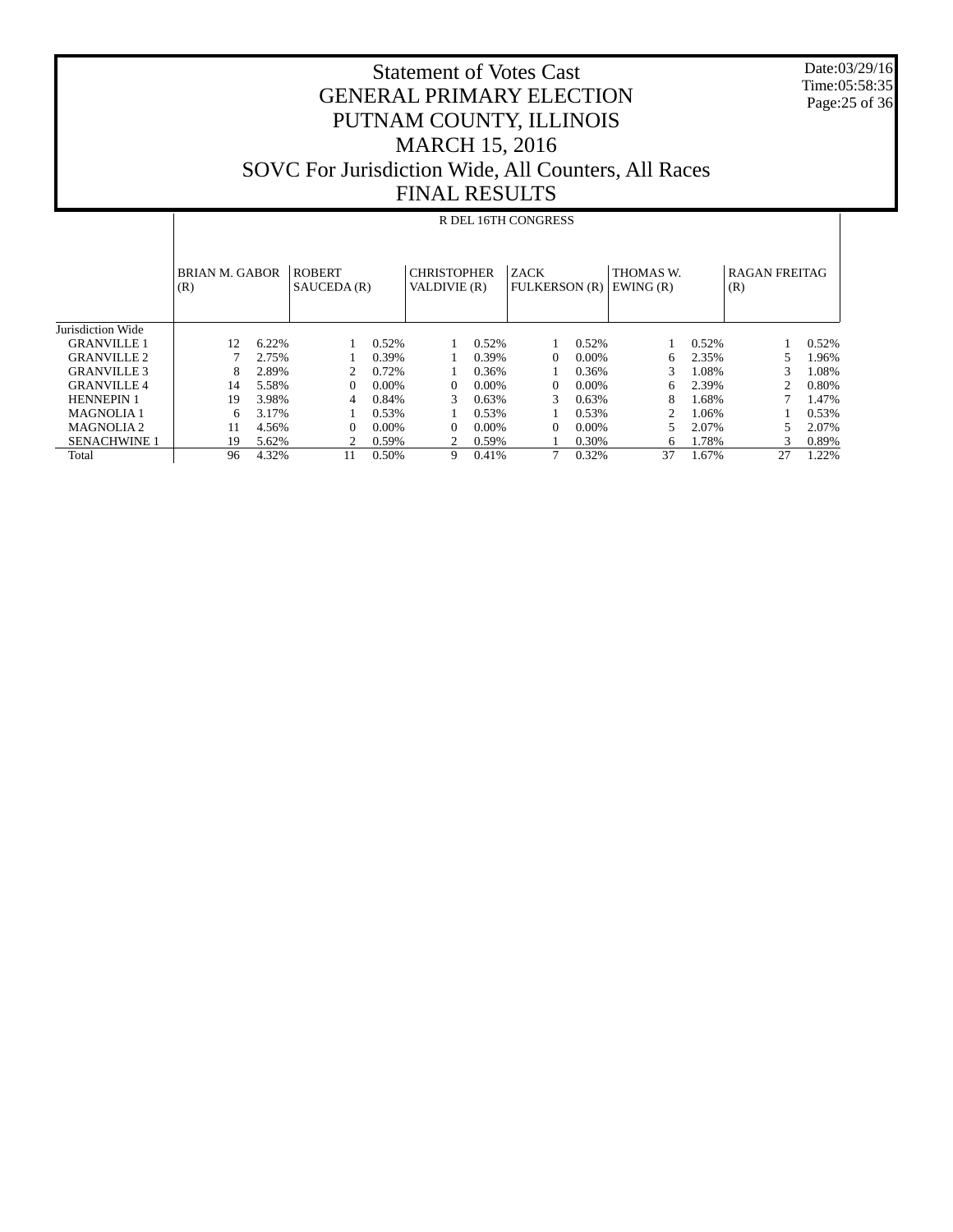Date:03/29/16 Time:05:58:35 Page:26 of 36

|                       | R DEL 16TH CONGRESS            |       |                               |       |                                   |          |                                |          |  |  |
|-----------------------|--------------------------------|-------|-------------------------------|-------|-----------------------------------|----------|--------------------------------|----------|--|--|
|                       | <b>ZACHARY</b><br>OLTMANNS (R) |       | PATRICIA A.<br>SEBBY(R)       |       | <b>SUSAN J. WYNN</b><br>BENCE (R) |          | CAROLYNK.<br><b>GERWIN</b> (R) |          |  |  |
| Jurisdiction Wide     |                                |       |                               |       |                                   |          |                                |          |  |  |
| <b>GRANVILLE 1</b>    |                                | 0.52% | $\Omega$                      | 0.00% | $\Omega$                          | $0.00\%$ |                                | 0.52%    |  |  |
| <b>GRANVILLE 2</b>    | 5                              | 1.96% | $\mathfrak{D}$                | 0.78% |                                   | 0.39%    |                                | 0.39%    |  |  |
| <b>GRANVILLE 3</b>    | 3                              | 1.08% |                               | 0.36% | $\mathfrak{D}$                    | 0.72%    | $\Omega$                       | $0.00\%$ |  |  |
| <b>GRANVILLE 4</b>    | 5                              | 1.99% | 2                             | 0.80% | 3                                 | 1.20%    | 2                              | 0.80%    |  |  |
| <b>HENNEPIN 1</b>     |                                | 1.47% | $\mathfrak{D}_{\mathfrak{p}}$ | 0.42% | 2.                                | 0.42%    |                                | 0.21%    |  |  |
| <b>MAGNOLIA1</b>      |                                | 0.53% |                               | 0.53% | $\mathcal{D}$                     | 1.06%    | $\mathfrak{D}$                 | 1.06%    |  |  |
| MAGNOLIA <sub>2</sub> | 3                              | 1.24% | $\mathfrak{D}$                | 0.83% |                                   | 0.41%    |                                | 0.41%    |  |  |
| <b>SENACHWINE 1</b>   | 3                              | 0.89% | 2                             | 0.59% |                                   | 0.59%    | 3                              | 0.89%    |  |  |
| Total                 | 28                             | 1.26% | 12                            | 0.54% | 13                                | 0.59%    | 11                             | 0.50%    |  |  |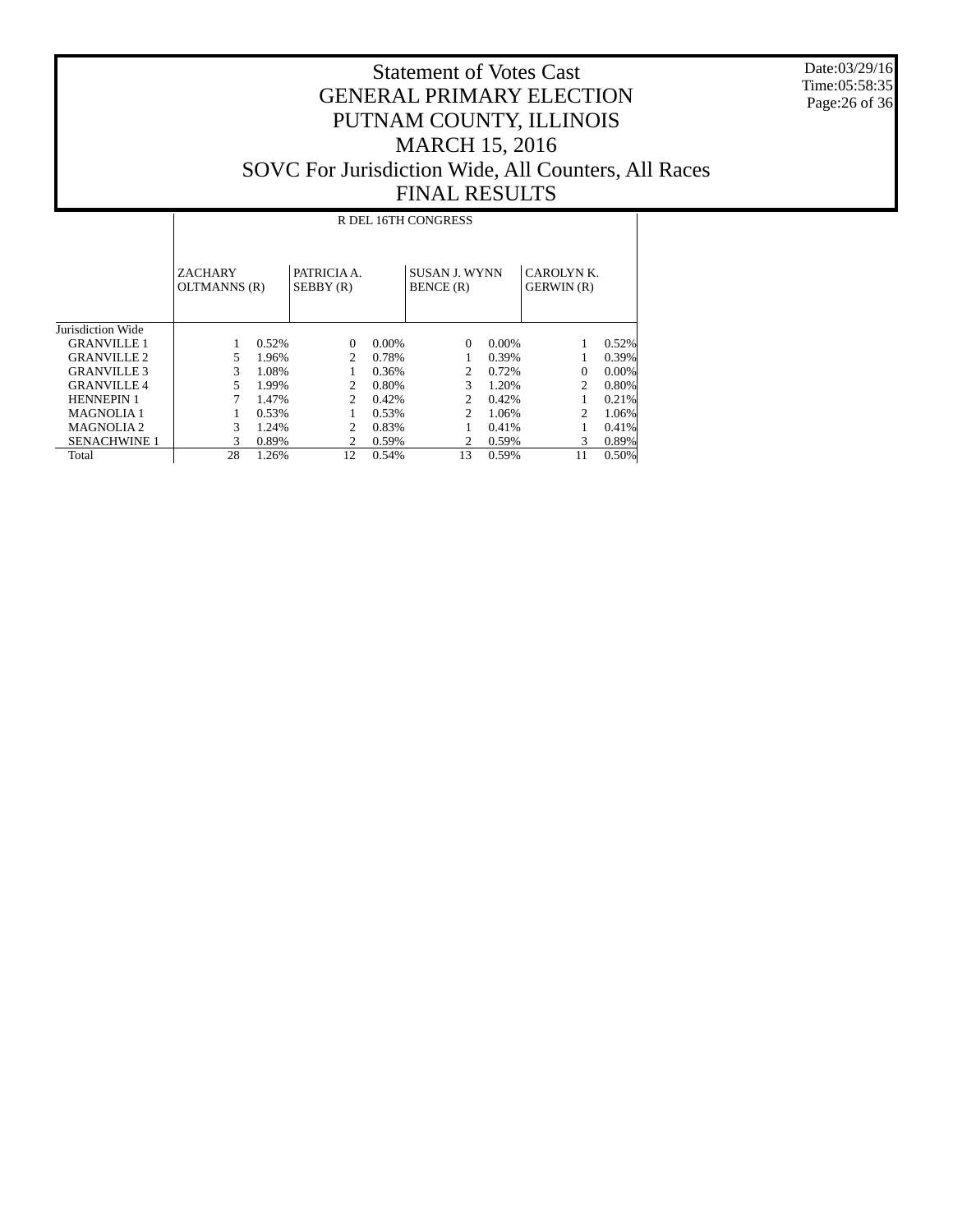Date:03/29/16 Time:05:58:35 Page:27 of 36

|                     |             |                                               |      | R ALT DEL 16TH CONGRESS       |        |                 |        |                                |        |
|---------------------|-------------|-----------------------------------------------|------|-------------------------------|--------|-----------------|--------|--------------------------------|--------|
|                     | Reg. Voters | <b>Times</b><br><b>Total Votes</b><br>Counted |      | <b>SHERRY</b><br>HELLMUTH (R) |        | JOHN T. ARN (R) |        | <b>KINDRA</b><br>POTTINGER (R) |        |
| Jurisdiction Wide   |             |                                               |      |                               |        |                 |        |                                |        |
| <b>GRANVILLE 1</b>  | 316         | 77                                            | 174  | 13                            | 7.47%  | 12              | 6.90%  | 14                             | 8.05%  |
| <b>GRANVILLE 2</b>  | 545         | 98                                            | 228  | 30                            | 13.16% | 28              | 12.28% | 30                             | 13.16% |
| <b>GRANVILLE 3</b>  | 545         | 103                                           | 252  | 28                            | 11.11% | 28              | 11.11% | 27                             | 10.71% |
| <b>GRANVILLE 4</b>  | 668         | 98                                            | 232  | 19                            | 8.19%  | 19              | 8.19%  | 19                             | 8.19%  |
| <b>HENNEPIN 1</b>   | 943         | 193                                           | 451  | 45                            | 9.98%  | 46              | 10.20% | 42                             | 9.31%  |
| <b>MAGNOLIA1</b>    | 353         | 76                                            | 184  | 17                            | 9.24%  | 17              | 9.24%  | 15                             | 8.15%  |
| <b>MAGNOLIA2</b>    | 406         | 92                                            | 228  | 20                            | 8.77%  | 23              | 10.09% | 22                             | 9.65%  |
| <b>SENACHWINE 1</b> | 478         | 124                                           | 332  | 26                            | 7.83%  | 26              | 7.83%  | 27                             | 8.13%  |
| Total               | 4254        | 861                                           | 2081 | 198                           | 9.51%  | 199             | 9.56%  | 196                            | 9.42%  |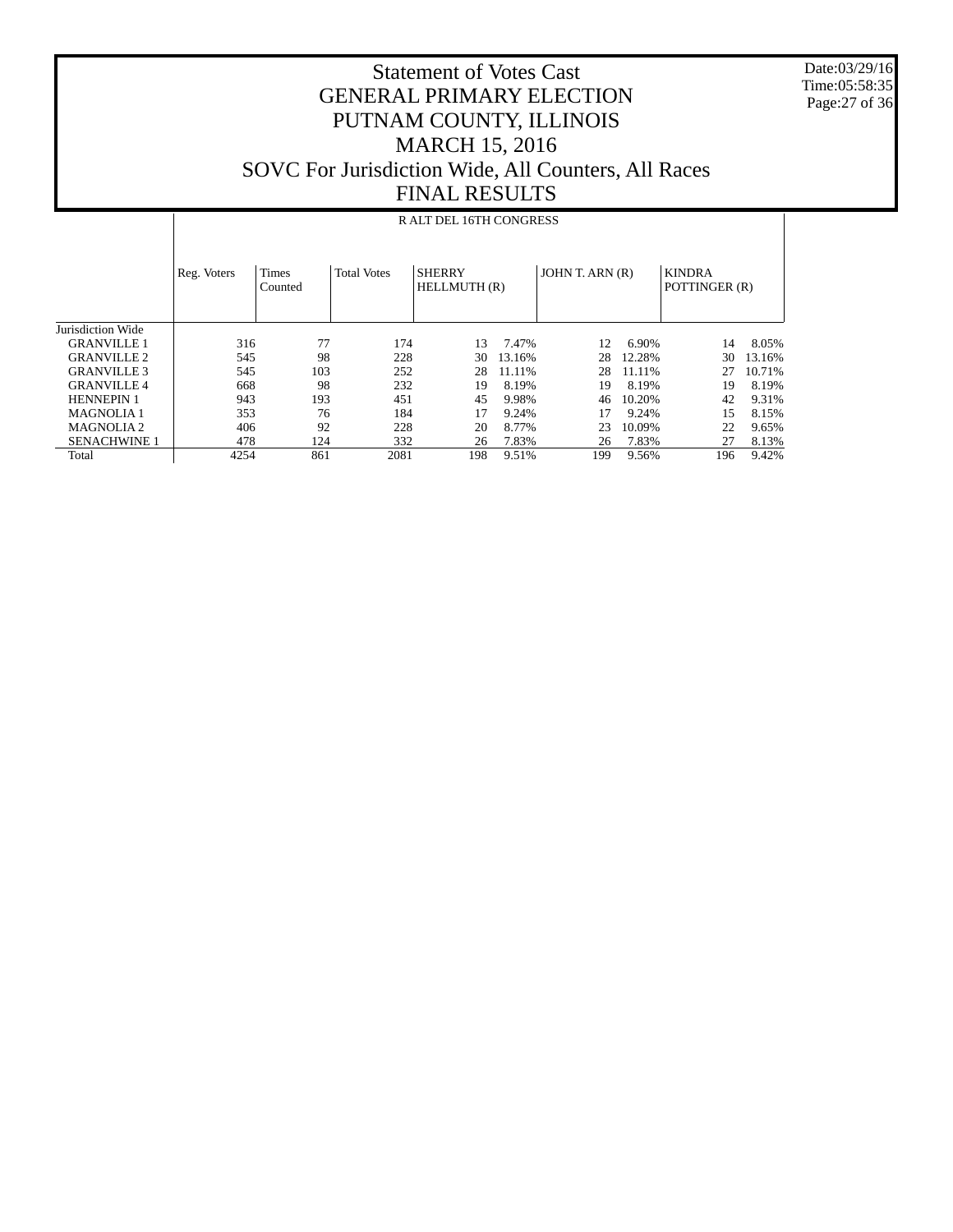| <b>Statement of Votes Cast</b>                      |
|-----------------------------------------------------|
| <b>GENERAL PRIMARY ELECTION</b>                     |
| PUTNAM COUNTY, ILLINOIS                             |
| <b>MARCH 15, 2016</b>                               |
| SOVC For Jurisdiction Wide, All Counters, All Races |
| <b>FINAL RESULTS</b>                                |

 Date:03/29/16 Time:05:58:36 Page:28 of 36

|                     |                            | R ALT DEL 16TH CONGRESS |                  |           |                 |            |                              |       |                              |       |                                    |       |  |
|---------------------|----------------------------|-------------------------|------------------|-----------|-----------------|------------|------------------------------|-------|------------------------------|-------|------------------------------------|-------|--|
|                     | <b>NORMA POLCEK</b><br>(R) |                         | DENNIS SANDS (R) |           | THOMAS ROFF (R) |            | <b>LORI A. WERDEN</b><br>(R) |       | <b>SUSAN</b><br>THORNTON (R) |       | <b>DAVID MATTHEW</b><br>NELSON (R) |       |  |
| Jurisdiction Wide   |                            |                         |                  |           |                 |            |                              |       |                              |       |                                    |       |  |
| <b>GRANVILLE 1</b>  | 25                         | 14.37%                  | 28               | 16.09%    | 28              | 16.09%     | 2                            | 1.15% |                              | 2.87% | 3                                  | 1.72% |  |
| <b>GRANVILLE 2</b>  | 26                         | 11.40%                  | 29               | 12.72%    | 26              | 11.40%     |                              | 2.19% | 6.                           | 2.63% |                                    | 2.19% |  |
| <b>GRANVILLE 3</b>  | 39.                        | 15.48%                  | 38               | 15.08%    | 39.             | 15.48%     |                              | 1.19% |                              | 0.79% | 3                                  | 1.19% |  |
| <b>GRANVILLE 4</b>  | 34                         | 14.66%                  | 36               | 15.52%    |                 | 31 13.36%  | $\theta$                     | 0.00% |                              | 0.43% |                                    | 0.86% |  |
| <b>HENNEPIN 1</b>   | 66                         | 14.63%                  |                  | 72 15.96% | 70              | 15.52%     | 11                           | 2.44% |                              | 1.55% |                                    | 1.55% |  |
| <b>MAGNOLIA1</b>    | 29                         | 15.76%                  |                  | 32 17.39% | 32              | 17.39%     |                              | 1.09% |                              | 0.54% |                                    | 0.54% |  |
| <b>MAGNOLIA2</b>    | 31                         | 13.60%                  | 37               | 16.23%    | 34              | 14.91%     |                              | 0.44% |                              | 0.88% | 0                                  | 0.00% |  |
| <b>SENACHWINE 1</b> |                            | 56 16.87%               | 54               | 16.27%    |                 | 56 16.87%  | 4                            | 1.20% | 4                            | 1.20% | 3                                  | 0.90% |  |
| Total               | 306                        | 14.70%                  | 326              | 15.67%    |                 | 316 15.19% | 28                           | 1.35% | 28                           | 1.35% | 24                                 | 1.15% |  |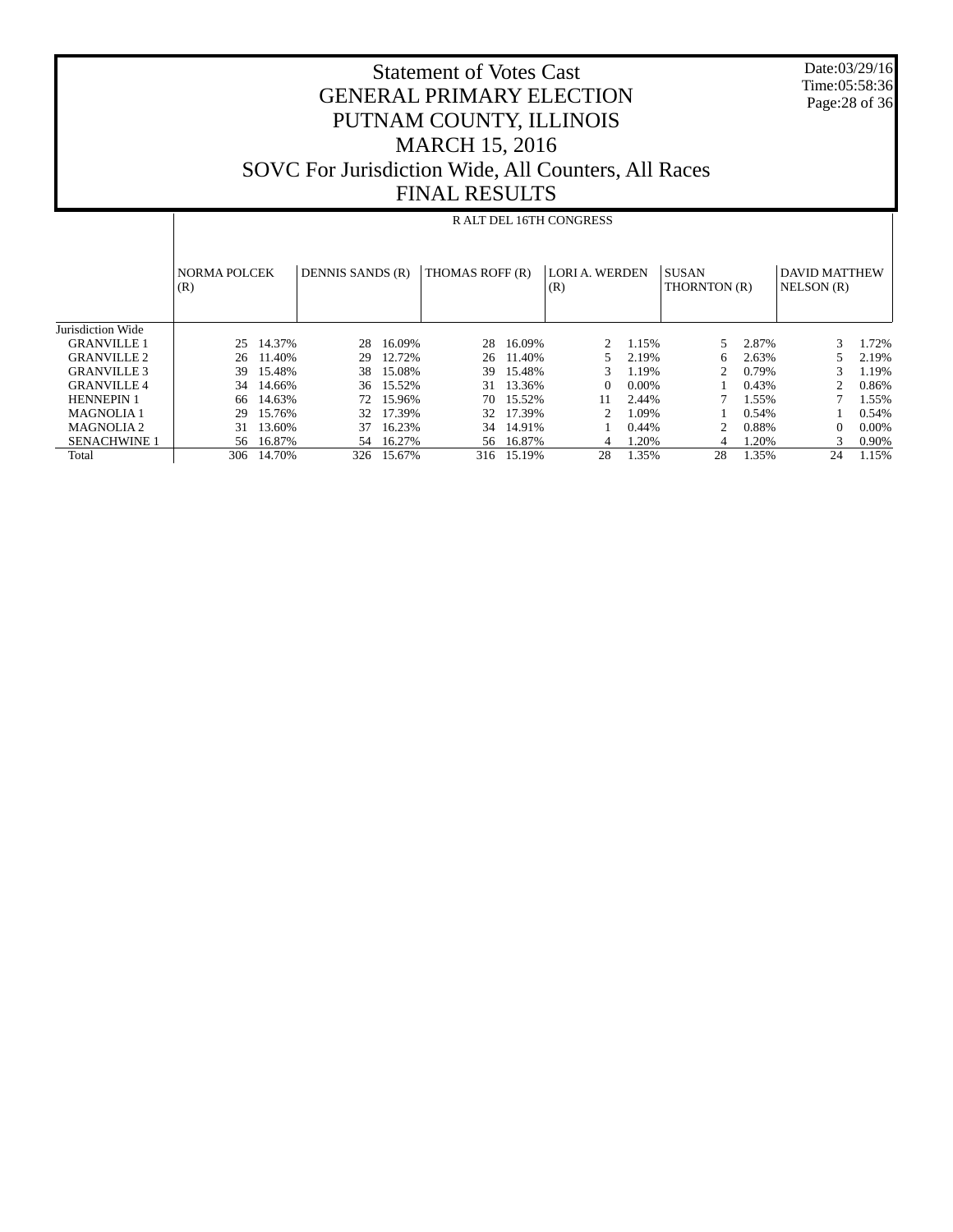### Statement of Votes Cast GENERAL PRIMARY ELECTION PUTNAM COUNTY, ILLINOIS MARCH 15, 2016 SOVC For Jurisdiction Wide, All Counters, All Races FINAL RESULTS

 Date:03/29/16 Time:05:58:36 Page:29 of 36

|                       |                           |          |                             |       |                           |          | R ALT DEL 16TH CONGRESS   |       |                             |          |                            |          |                                         |          |
|-----------------------|---------------------------|----------|-----------------------------|-------|---------------------------|----------|---------------------------|-------|-----------------------------|----------|----------------------------|----------|-----------------------------------------|----------|
|                       | <b>JOSHUA WRAY</b><br>(R) |          | <b>ALEXANDER</b><br>HALL(R) |       | <b>JOHN FRITTS</b><br>(R) |          | <b>DEB WARNING</b><br>(R) |       | <b>KYLA</b><br>MENNECKE (R) |          | <b>ELLEN</b><br>HANSON (R) |          | <b>CHAD</b><br><b>WATERHOUSE</b><br>(R) |          |
| Jurisdiction Wide     |                           |          |                             |       |                           |          |                           |       |                             |          |                            |          |                                         |          |
| <b>GRANVILLE 1</b>    | $\Omega$                  | 0.00%    | $\mathbf{0}$                | 0.00% | $\Omega$                  | $0.00\%$ | $\theta$                  | 0.00% | $\Omega$                    | $0.00\%$ | $\Omega$                   | $0.00\%$ | $\Omega$                                | $0.00\%$ |
| <b>GRANVILLE 2</b>    |                           | 0.44%    | $\Omega$                    | 0.00% |                           | 0.44%    | $\Omega$                  | 0.00% | $\Omega$                    | $0.00\%$ | $\Omega$                   | 0.00%    | $\Omega$                                | $0.00\%$ |
| <b>GRANVILLE 3</b>    |                           | 0.40%    |                             | 0.40% | $\Omega$                  | 0.00%    |                           | 0.40% |                             | 0.40%    |                            | 0.40%    |                                         | 0.40%    |
| <b>GRANVILLE 4</b>    | $\Omega$                  | $0.00\%$ |                             | 0.43% |                           | 0.43%    | $\Omega$                  | 0.00% | $\Omega$                    | $0.00\%$ | $\Omega$                   | 0.00%    | $\Omega$                                | $0.00\%$ |
| <b>HENNEPIN 1</b>     | $\Omega$                  | $0.00\%$ |                             | 0.22% | $\Omega$                  | 0.00%    | $\Omega$                  | 0.00% | 0                           | $0.00\%$ |                            | 0.22%    |                                         | 0.22%    |
| <b>MAGNOLIA1</b>      | $\Omega$                  | $0.00\%$ |                             | 1.09% |                           | 0.54%    |                           | 0.54% | 0                           | $0.00\%$ |                            | 0.54%    | $\Omega$                                | $0.00\%$ |
| MAGNOLIA <sub>2</sub> | $\Omega$                  | $0.00\%$ | $\Omega$                    | 0.00% | 2                         | 0.88%    | $\Omega$                  | 0.00% | $\Omega$                    | 0.00%    | $\Omega$                   | 0.00%    | $\Omega$                                | 0.00%    |
| <b>SENACHWINE 1</b>   |                           | 0.30%    |                             | 0.30% | $\Omega$                  | $0.00\%$ |                           | 0.30% |                             | 0.60%    | $\Omega$                   | 0.00%    | $\Omega$                                | $0.00\%$ |
| Total                 | 3                         | 0.14%    | 6                           | 0.29% | 5                         | 0.24%    | 3                         | 0.14% | 3                           | 0.14%    | 3                          | 0.14%    | $\overline{c}$                          | 0.10%    |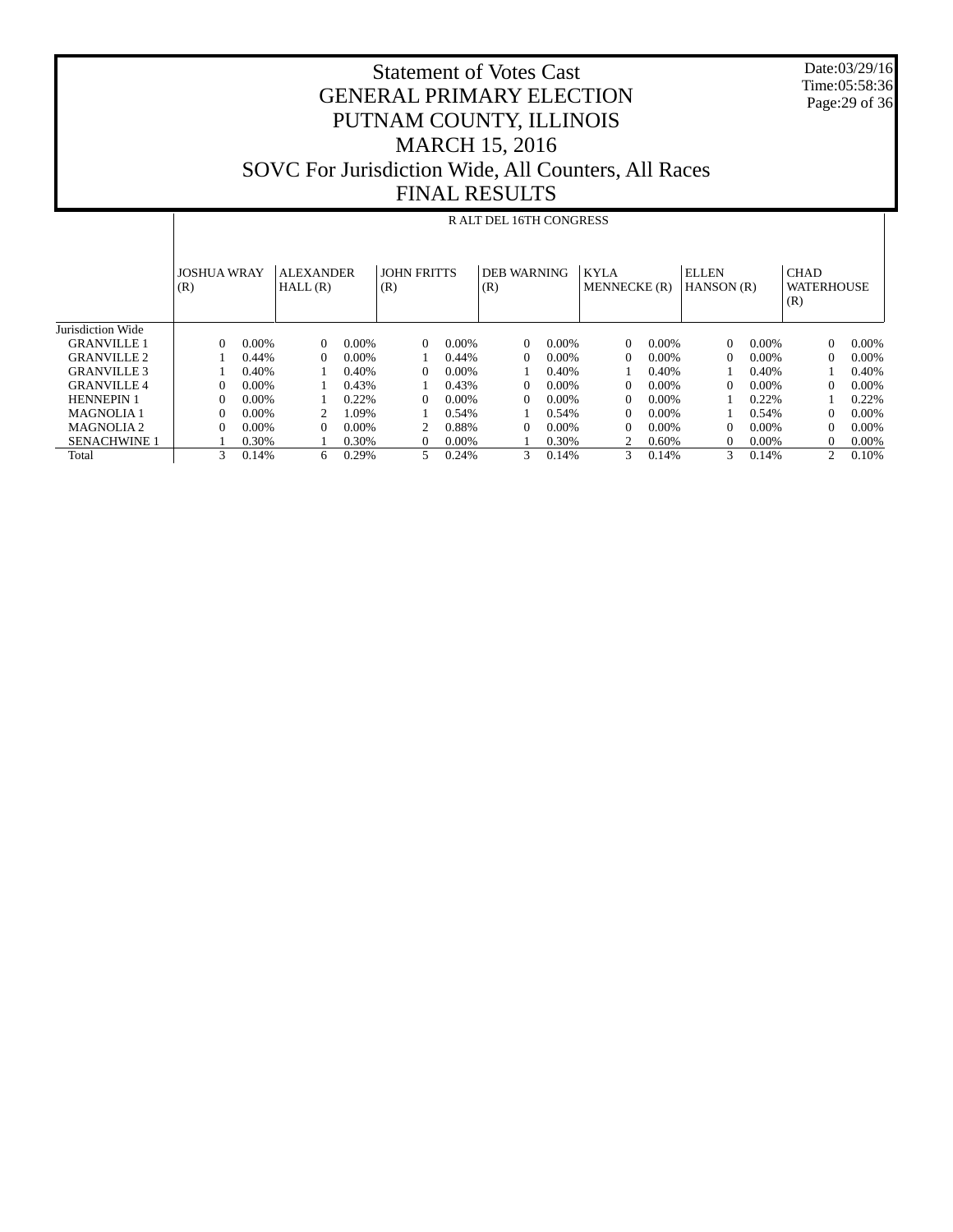#### Statement of Votes Cast GENERAL PRIMARY ELECTION PUTNAM COUNTY, ILLINOIS MARCH 15, 2016 SOVC For Jurisdiction Wide, All Counters, All Races FINAL RESULTS

 Date:03/29/16 Time:05:58:36 Page:30 of 36

|                     |                               |                         |                             |          | , ,, ,, ,, , , , , , , , , , |       |                               |       |                              |       |                          |       |
|---------------------|-------------------------------|-------------------------|-----------------------------|----------|------------------------------|-------|-------------------------------|-------|------------------------------|-------|--------------------------|-------|
|                     |                               | R ALT DEL 16TH CONGRESS |                             |          |                              |       |                               |       |                              |       |                          |       |
|                     | <b>KELLY J. KINATE</b><br>(R) |                         | DENIS L. FISHER,<br>SR. (R) |          | <b>MARK S. SEBBY</b><br>(R)  |       | <b>JOSHUA J. HARMS</b><br>(R) |       | <b>AREN J. HANSEN</b><br>(R) |       | MITCHELL J.<br>BENCE (R) |       |
| Jurisdiction Wide   |                               |                         |                             |          |                              |       |                               |       |                              |       |                          |       |
| <b>GRANVILLE 1</b>  |                               | 0.57%                   | $\Omega$                    | $0.00\%$ |                              | 0.57% | 13                            | 7.47% | 12                           | 6.90% | 12                       | 6.90% |
| <b>GRANVILLE 2</b>  | $\Omega$                      | 0.00%                   |                             | 0.88%    |                              | 0.88% |                               | 3.07% |                              | 3.07% |                          | 3.07% |
| <b>GRANVILLE 3</b>  |                               | 0.40%                   |                             | 0.40%    | 2                            | 0.79% | 8                             | 3.17% | 8                            | 3.17% | 9                        | 3.57% |
| <b>GRANVILLE 4</b>  |                               | 2.16%                   |                             | 0.86%    | 3                            | 1.29% | 15                            | 6.47% | 16                           | 6.90% | 15                       | 6.47% |
| <b>HENNEPIN 1</b>   |                               | 0.44%                   |                             | 0.44%    | 2                            | 0.44% | 21                            | 4.66% | 17                           | 3.77% | 16                       | 3.55% |
| <b>MAGNOLIA1</b>    | 3                             | 1.63%                   |                             | 1.63%    |                              | 0.54% | 6                             | 3.26% | 6                            | 3.26% |                          | 3.80% |
| <b>MAGNOLIA2</b>    | $\Omega$                      | 0.00%                   |                             | 0.44%    | 3                            | 1.32% | 12                            | 5.26% | 11                           | 4.82% | 10                       | 4.39% |
| <b>SENACHWINE 1</b> |                               | 0.30%                   |                             | 0.60%    | 3                            | 0.90% | 18                            | 5.42% | 19                           | 5.72% | 16                       | 4.82% |
| Total               | 13                            | 0.62%                   | 13                          | 0.62%    | 17                           | 0.82% | 100                           | 4.81% | 96                           | 4.61% | 92                       | 4.42% |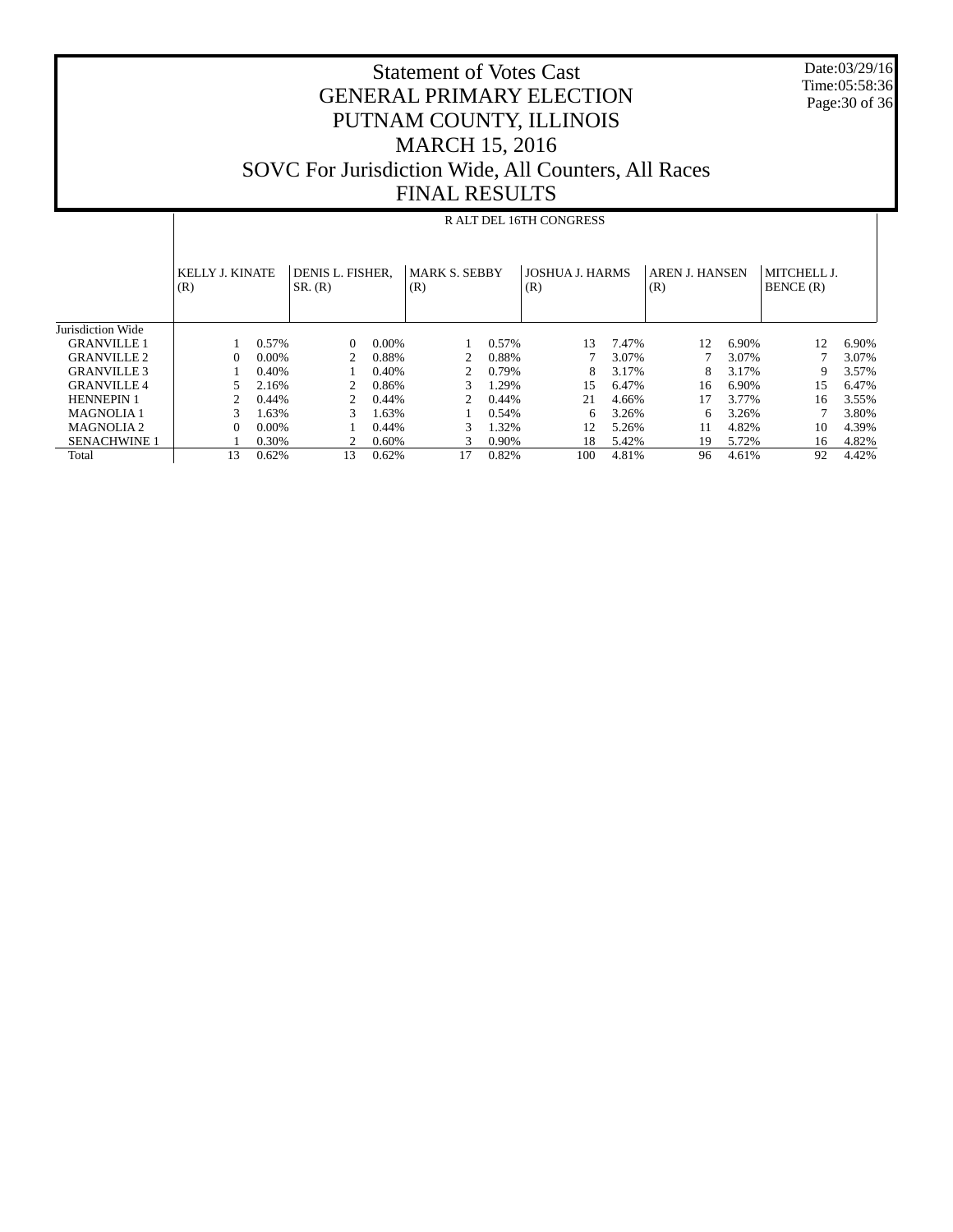Date:03/29/16 Time:05:58:36 Page:31 of 36

|                       |                                  |       | R ALT DEL 16TH CONGRESS       |       |                                |       | <b>R SENATE DISTRICT 38</b> |                  |                    |                      |  |
|-----------------------|----------------------------------|-------|-------------------------------|-------|--------------------------------|-------|-----------------------------|------------------|--------------------|----------------------|--|
|                       | <b>DAVID ALLEN</b><br>WELTER (R) |       | <b>BONNIE</b><br>O'CONNELL(R) |       | ERIC JOHNSON $(R)$ Reg. Voters |       |                             | Times<br>Counted | <b>Total Votes</b> | <b>SUE REZIN (R)</b> |  |
| Jurisdiction Wide     |                                  |       |                               |       |                                |       |                             |                  |                    |                      |  |
| <b>GRANVILLE 1</b>    |                                  | 0.57% | 2                             | 1.15% | 2                              | 1.15% | 316                         | 77               | 46                 | 46 100,00%           |  |
| <b>GRANVILLE 2</b>    |                                  | 2.19% | 5.                            | 2.19% | 6                              | 2.63% | 545                         | 98               | 83                 | 83 100,00%           |  |
| <b>GRANVILLE 3</b>    | 4                                | 1.59% | 3                             | 1.19% | 3                              | 1.19% | 545                         | 103              | 81                 | 81 100,00%           |  |
| <b>GRANVILLE 4</b>    | 3                                | 1.29% | 5.                            | 2.16% |                                | 2.16% | 668                         | 98               | 79                 | 79 100,00%           |  |
| <b>HENNEPIN 1</b>     | 8                                | .77%  | 6.                            | 1.33% | 8                              | 1.77% | 943                         | 193              | 132                | 132 100.00%          |  |
| <b>MAGNOLIA1</b>      | 3                                | 1.63% |                               | 0.54% | 3                              | 1.63% | 353                         | 76               | 63                 | 63 100,00%           |  |
| MAGNOLIA <sub>2</sub> | 6                                | 2.63% | 6                             | 2.63% |                                | 3.07% | 406                         | 92               | 80                 | 80 100,00%           |  |
| <b>SENACHWINE 1</b>   | 4                                | 1.20% | 4                             | 1.20% | 4                              | 1.20% | 478                         | 124              | 95                 | 95 100.00%           |  |
| Total                 | 34                               | 1.63% | 32                            | 1.54% | 38                             | 1.83% | 4254                        | 861              | 659                | 659 100.00%          |  |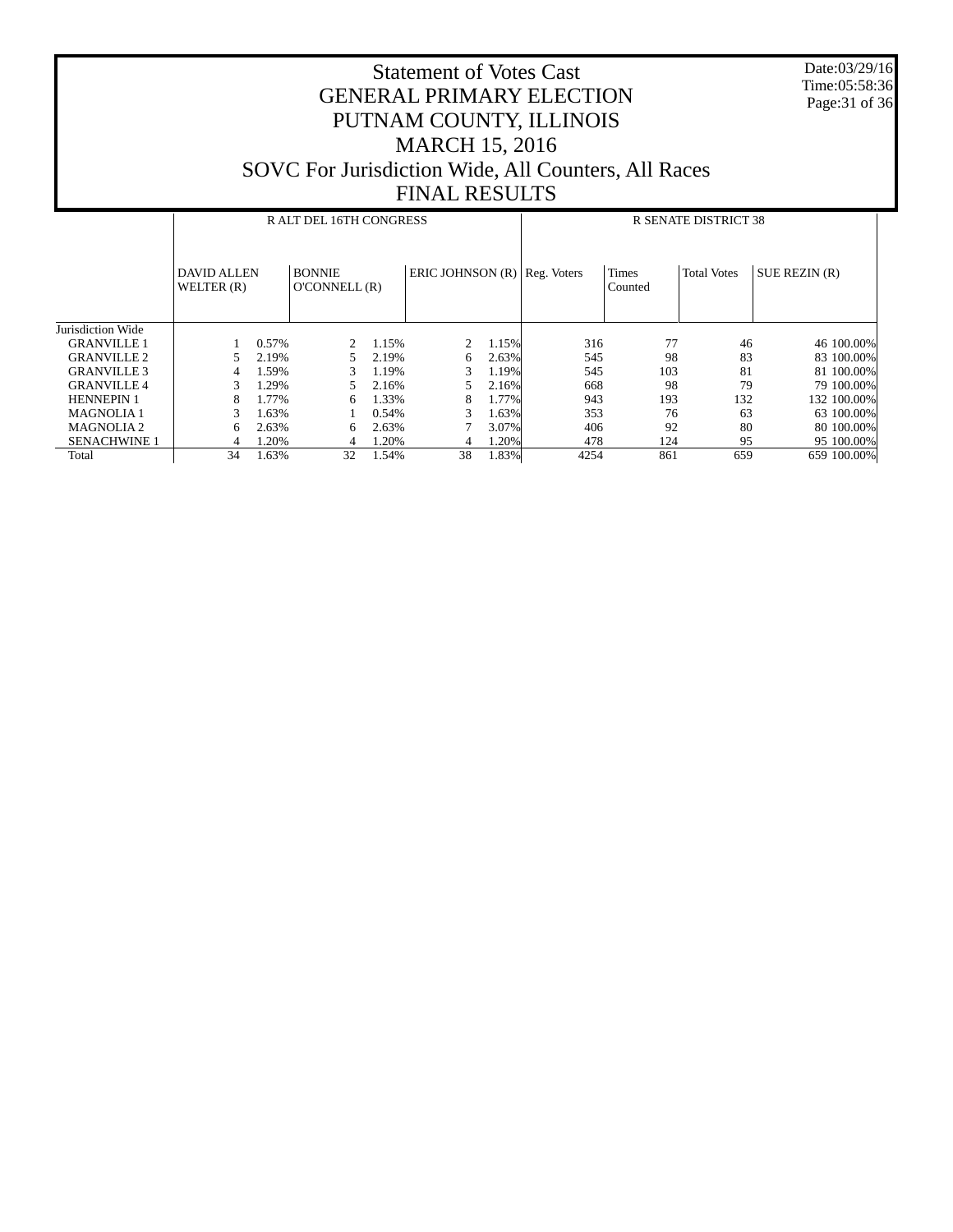Date:03/29/16 Time:05:58:36 Page:32 of 36

#### Statement of Votes Cast GENERAL PRIMARY ELECTION PUTNAM COUNTY, ILLINOIS MARCH 15, 2016 SOVC For Jurisdiction Wide, All Counters, All Races FINAL RESULTS

 Jurisdiction Wide GRANVILLE 1 GRANVILLE 2 GRANVILLE 3 GRANVILLE 4 HENNEPIN 1 MAGNOLIA 1 MAGNOLIA 2 SENACHWINE 1 Total Reg. Voters | Times Counted Total Votes | JACOB L. BRAMEL (R) JERRY LEE LONG (R) R REPRES DIST 76 316 77 67 17 25.37% 50 74.63%<br>545 98 88 24 27.27% 64 72.73% 545 98 88 24 27.27% 64 72.73% 545 103 91 40 43.96% 51 56.04% 668 98 86 31 36.05% 55 63.95% 943 193 164 45 27.44% 119 72.56% 353 76 66 17 25.76% 49 74.24%<br>406 92 83 23 27.71% 60 72.29% 406 92 83 23 27.71% 60 72.29%<br>478 124 99 39 39.39% 60 60.61% 478 124 99 39.39% 60.61%<br>4254 861 744 236 31.72% 508 68.28% 236 31.72%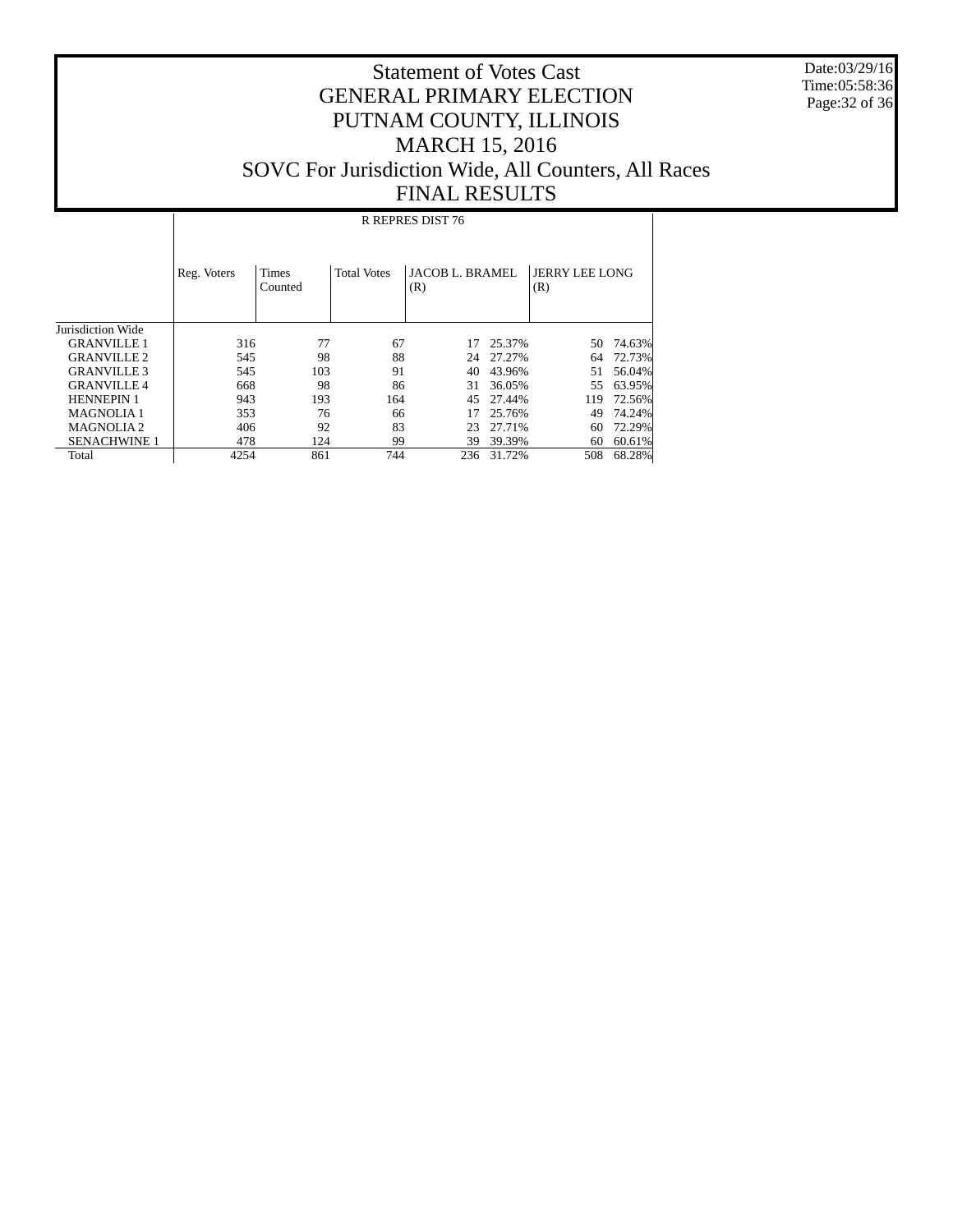Date:03/29/16 Time:05:58:36 Page:33 of 36

|                     |             |                  | <b>R STATE'S ATTORNEY</b> |                               | R GRANVILLE 2 COMMITTEEMAN |                         |                    |                            |  |  |
|---------------------|-------------|------------------|---------------------------|-------------------------------|----------------------------|-------------------------|--------------------|----------------------------|--|--|
|                     | Reg. Voters | Times<br>Counted | <b>Total Votes</b>        | <b>CHRISTINA</b><br>MENNIE(R) | Reg. Voters                | <b>Times</b><br>Counted | <b>Total Votes</b> | <b>ALMA TOEDTER</b><br>(R) |  |  |
| Jurisdiction Wide   |             |                  |                           |                               |                            |                         |                    |                            |  |  |
| <b>GRANVILLE 1</b>  | 316         | 77               | 66                        | 66 100,00%                    | -                          |                         |                    |                            |  |  |
| <b>GRANVILLE 2</b>  | 545         | 98               | 85                        | 85 100,00%                    | 545                        | 98                      | 89                 | 89 100.00%                 |  |  |
| <b>GRANVILLE 3</b>  | 545         | 103              | 89                        | 89 100,00%                    | ۰                          | -                       |                    |                            |  |  |
| <b>GRANVILLE 4</b>  | 668         | 98               | 87                        | 87 100,00%                    | ۰                          |                         |                    | ۰                          |  |  |
| <b>HENNEPIN 1</b>   | 943         | 193              | 174                       | 174 100.00%                   | ٠                          |                         |                    | ۰.                         |  |  |
| <b>MAGNOLIA1</b>    | 353         | 76               | 64                        | 64 100,00%                    | ۰                          |                         |                    |                            |  |  |
| <b>MAGNOLIA2</b>    | 406         | 92               | 80                        | 80 100,00%                    | ۰                          |                         |                    |                            |  |  |
| <b>SENACHWINE 1</b> | 478         | 124              | 104                       | 104 100,00%                   |                            |                         |                    |                            |  |  |
| Total               | 4254        | 861              | 749                       | 749 100.00%                   | 545                        | 98                      | 89                 | 89 100.00%                 |  |  |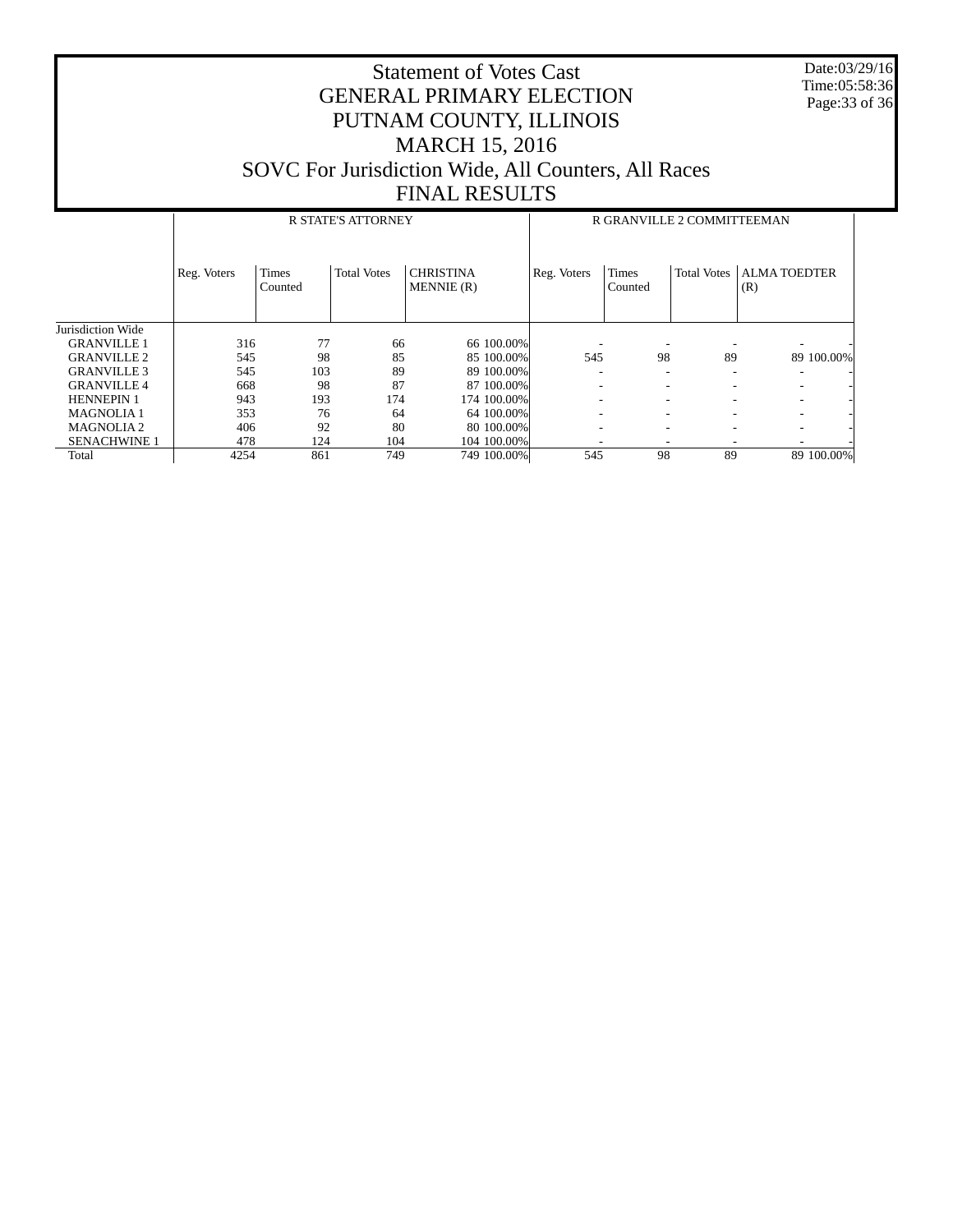Date:03/29/16 Time:05:58:36 Page:34 of 36

|                     |             | R GRANVILLE 3 COMMITTEEMAN |                    |                                 | R MAGNOLIA 1 COMMITTEEMAN |                         |                    |                          |  |  |
|---------------------|-------------|----------------------------|--------------------|---------------------------------|---------------------------|-------------------------|--------------------|--------------------------|--|--|
|                     | Reg. Voters | <b>Times</b><br>Counted    | <b>Total Votes</b> | <b>CAROLYN</b><br>MAROUARDT (R) | Reg. Voters               | <b>Times</b><br>Counted | <b>Total Votes</b> | KIMREY D.<br>ALLEMAN (R) |  |  |
| Jurisdiction Wide   |             |                            |                    |                                 |                           |                         |                    |                          |  |  |
| <b>GRANVILLE 1</b>  |             |                            |                    |                                 |                           |                         |                    |                          |  |  |
| <b>GRANVILLE 2</b>  |             |                            |                    |                                 |                           |                         |                    |                          |  |  |
| <b>GRANVILLE 3</b>  | 545         | 103                        | 77                 | 77 100,00%                      |                           |                         |                    |                          |  |  |
| <b>GRANVILLE 4</b>  | -           | ٠                          |                    |                                 |                           |                         |                    |                          |  |  |
| <b>HENNEPIN 1</b>   |             | ٠                          |                    |                                 |                           |                         |                    |                          |  |  |
| <b>MAGNOLIA1</b>    | -           | -                          |                    | ۰                               | 353                       | 76                      | 68                 | 68 100,00%               |  |  |
| <b>MAGNOLIA2</b>    | -           | ۰                          |                    | ۰                               |                           |                         | ۰                  |                          |  |  |
| <b>SENACHWINE 1</b> |             |                            |                    |                                 |                           |                         |                    |                          |  |  |
| Total               | 545         | 103                        | 77                 | 77 100.00%                      | 353                       | 76                      | 68                 | 68 100.00%               |  |  |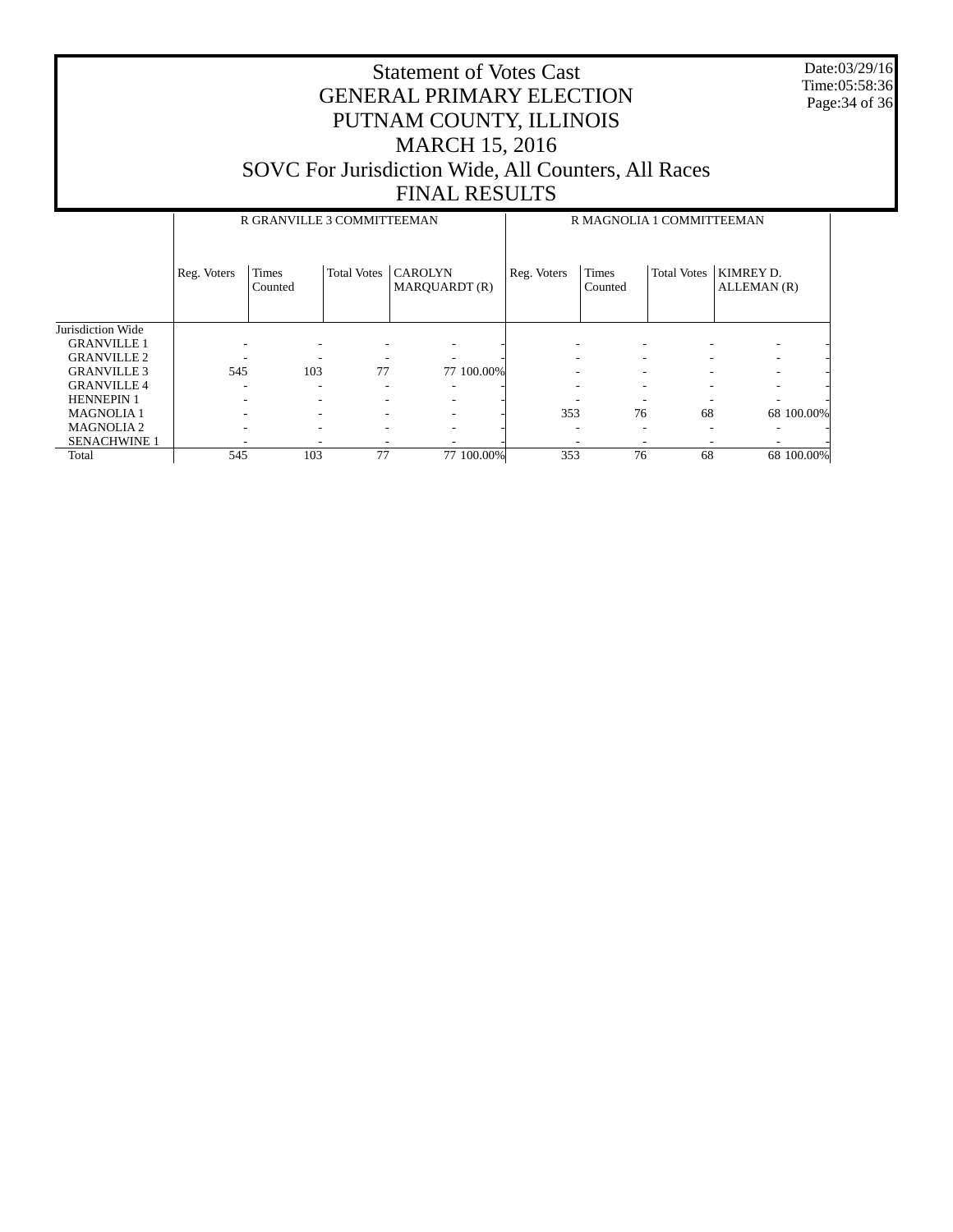Date:03/29/16 Time:05:58:36 Page:35 of 36

#### Statement of Votes Cast GENERAL PRIMARY ELECTION PUTNAM COUNTY, ILLINOIS MARCH 15, 2016 SOVC For Jurisdiction Wide, All Counters, All Races FINAL RESULTS

T

|                     | R MAGNOLIA 2 COMMITTEEMAN |                         |                    |                          |            |  |  |  |  |  |
|---------------------|---------------------------|-------------------------|--------------------|--------------------------|------------|--|--|--|--|--|
|                     | Reg. Voters               | <b>Times</b><br>Counted | <b>Total Votes</b> | TRUDY A.<br>SANDBERG (R) |            |  |  |  |  |  |
| Jurisdiction Wide   |                           |                         |                    |                          |            |  |  |  |  |  |
| <b>GRANVILLE 1</b>  |                           |                         |                    |                          |            |  |  |  |  |  |
| <b>GRANVILLE 2</b>  |                           |                         |                    |                          |            |  |  |  |  |  |
| <b>GRANVILLE 3</b>  |                           |                         |                    |                          |            |  |  |  |  |  |
| <b>GRANVILLE 4</b>  |                           |                         |                    |                          |            |  |  |  |  |  |
| <b>HENNEPIN 1</b>   |                           |                         |                    |                          |            |  |  |  |  |  |
| <b>MAGNOLIA1</b>    |                           |                         |                    |                          |            |  |  |  |  |  |
| <b>MAGNOLIA2</b>    | 406                       | 92                      | 84                 |                          | 84 100.00% |  |  |  |  |  |
| <b>SENACHWINE 1</b> |                           |                         |                    |                          |            |  |  |  |  |  |
| Total               | 406                       | 92                      | 84                 |                          | 84 100.00% |  |  |  |  |  |